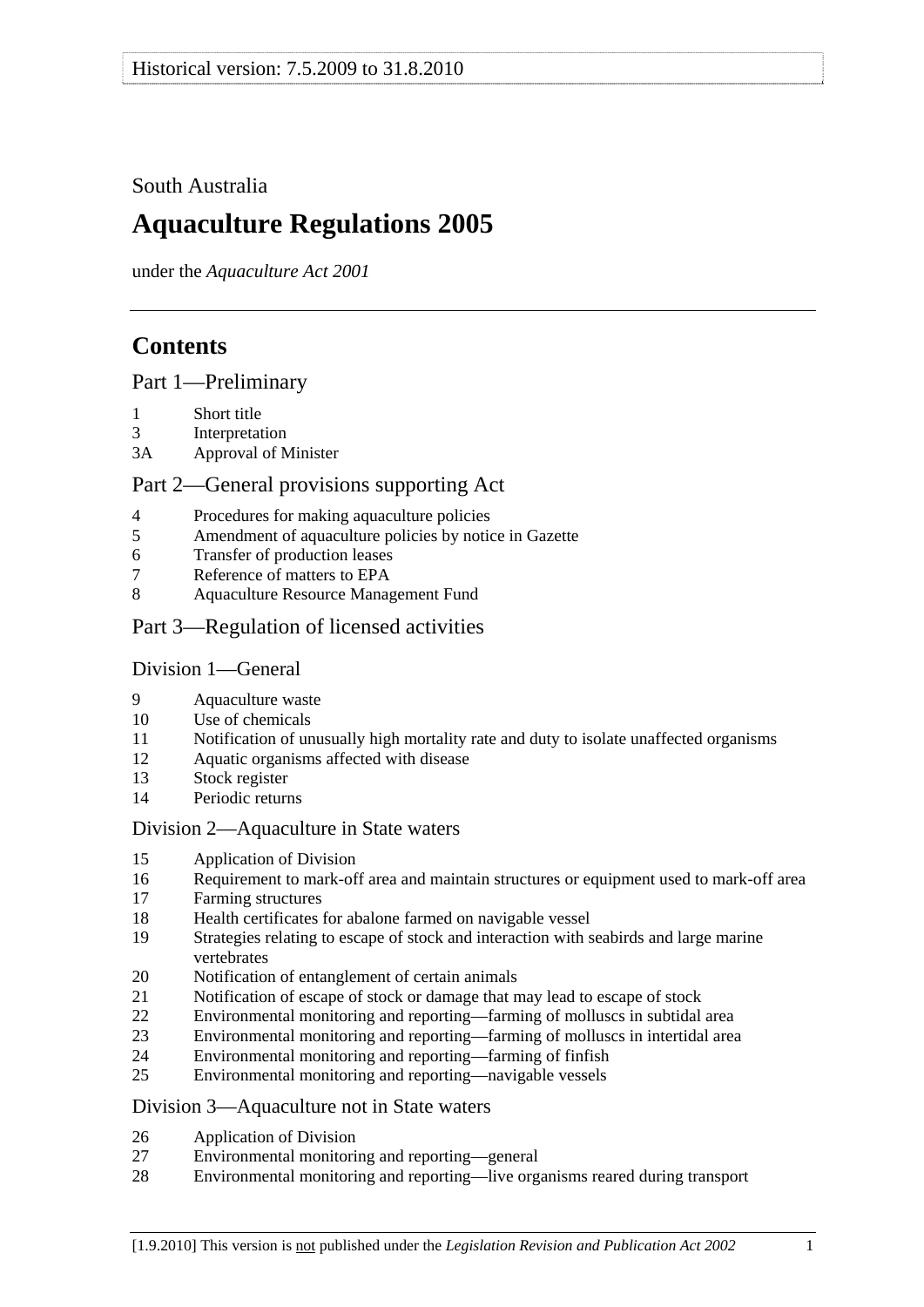## <span id="page-1-0"></span>[Part 4—Miscellaneous](#page-22-0)

- [28A Division of lease area](#page-22-0)
- [28B Division of licence area](#page-23-0)
- [29 Defects in applications](#page-24-0)
- [30 Powers of fisheries officer](#page-24-0)
- [31 Exemptions](#page-24-0)
- [32 Fees](#page-25-0)

[Schedule 1—Fees](#page-27-0)

Schedule 2—*[Aquaculture \(Standard Lease Conditions\) Amendment](#page-29-0)  [Policy 2008](#page-29-0)*

[Part 1—Preliminary](#page-29-0)

[1 Short title](#page-29-0) 

[2 Amendment provisions](#page-29-0) 

## Part 2—Amendment of *[Aquaculture \(Zones—Standard Lease Conditions\)](#page-29-0)  [Policy 2005](#page-29-0)*

- [3 Amendment of clause 2—Standard conditions of aquaculture lease](#page-29-0)
- [4 Insertion of clause 2A](#page-29-0)
- [2A Renewal of lease](#page-0-0)
- [5 Amendment of clause 3—Variation of lease or lease conditions](#page-29-0)

[Legislative history](#page-31-0) 

# **Part 1—Preliminary**

## **1—Short title**

These regulations may be cited as the *Aquaculture Regulations 2005*.

## **3—Interpretation**

(1) In these regulations, unless the contrary intention appears—

*abalone* means abalone (*Haliotis* spp.) of all species;

*accredited laboratory* means a laboratory accredited by the National Association of Testing Authorities and capable of detecting oxidised nitrogen, ammonia and soluble phosphorous at concentrations of 0.1 mg/L or less and total suspended solids at 5 mg/L or less;

*Act* means the *[Aquaculture Act 2001](http://www.legislation.sa.gov.au/index.aspx?action=legref&type=act&legtitle=Aquaculture%20Act%202001)*;

*antifoulant* means a chemical substance designed for application to water submerged surfaces to inhibit the growth of plants, animals or other organisms on those surfaces;

*aquaculture waste* means waste generated in the course of carrying on aquaculture, but does not include waste created by living aquatic organisms;

*disease* includes any bacterium, virus, parasite, insect or other organism or agent capable of causing disease in animals or humans;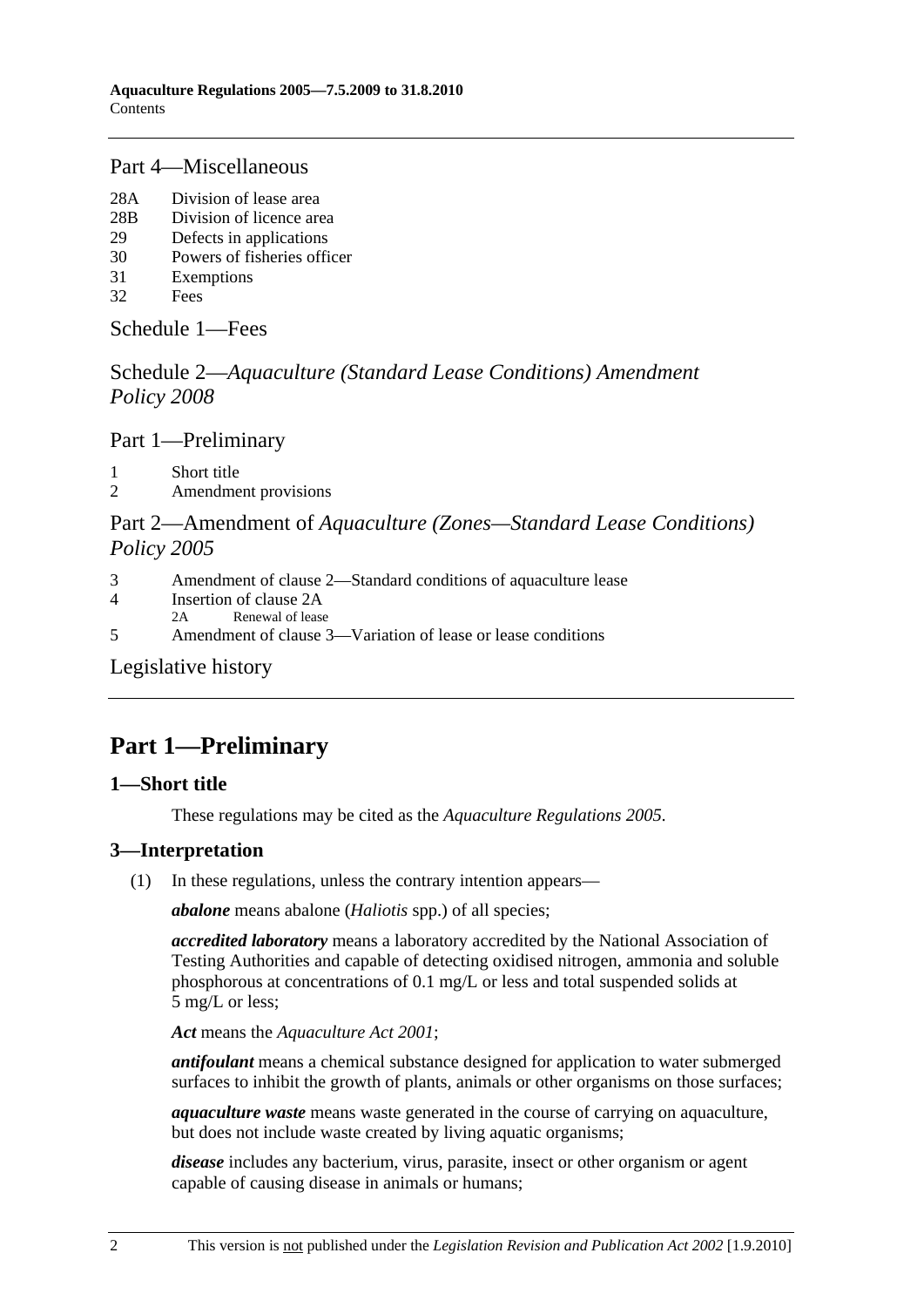<span id="page-2-0"></span>*farming structure* includes sea cages and racks, longlines and submerged lines used for aquaculture, together with their associated baskets, barrels, lanterns and other culture units;

*finfish* means all members of the classes *Myxini*, *Actinopterygii* and *Elasmobranchii*;

*GDA94* means the Geocentric Datum of Australia 1994;

*large marine vertebrates* means sharks, seals, sea lions, dolphins and whales;

*lease area* means the area of the lease described on the public register under section 80 of the Act;

*licence area* means the area of the licence described on the public register under section 80 of the Act;

*licensee* means the holder of an aquaculture licence;

*prescribed wild caught tuna* means members of the genera *Allothunnus*, *Auxis*, *Euthunnus*, *Katsuwonus*, and *Thunnus* that have been taken from the wild;

*protected animal* means—

- (a) a protected animal within the meaning of the *[National Parks and Wildlife](http://www.legislation.sa.gov.au/index.aspx?action=legref&type=act&legtitle=National%20Parks%20and%20Wildlife%20Act%201972)  [Act 1972](http://www.legislation.sa.gov.au/index.aspx?action=legref&type=act&legtitle=National%20Parks%20and%20Wildlife%20Act%201972)*; or
- (b) a great white shark (*Carcharodon carcharias*);

*reporting day*, in relation to a licence, means the day falling 1 month before the anniversary of the day on which the licence was granted;

*reporting year*, in relation to a licence, means the 12 months preceding the day falling 2 months before the anniversary of the day on which the licence was granted;

*sea cage* means a floating farming structure used for aquaculture comprised of or incorporating a net;

*WGS84* means the World Geodetic System 1984;

*zone* means an aquaculture zone, a prospective aquaculture zone, an aquaculture exclusion zone or an aquaculture emergency zone.

 (2) Without limiting when the number of aquatic organisms farmed under a licence that die within a period of 24 hours will be taken to be *unusually high*, the number will be taken to be unusually high if it is 20% (or more) greater than the average number of aquatic organisms farmed under the licence that have died each day over the preceding 3 months.

#### **3A—Approval of Minister**

- (1) An approval given by the Minister under these regulations to a licensee may be subject to conditions.
- (2) A licensee must comply with the conditions of an approval given to the licensee by the Minister under these regulations.

Maximum penalty: \$5 000. Expiation fee: \$315.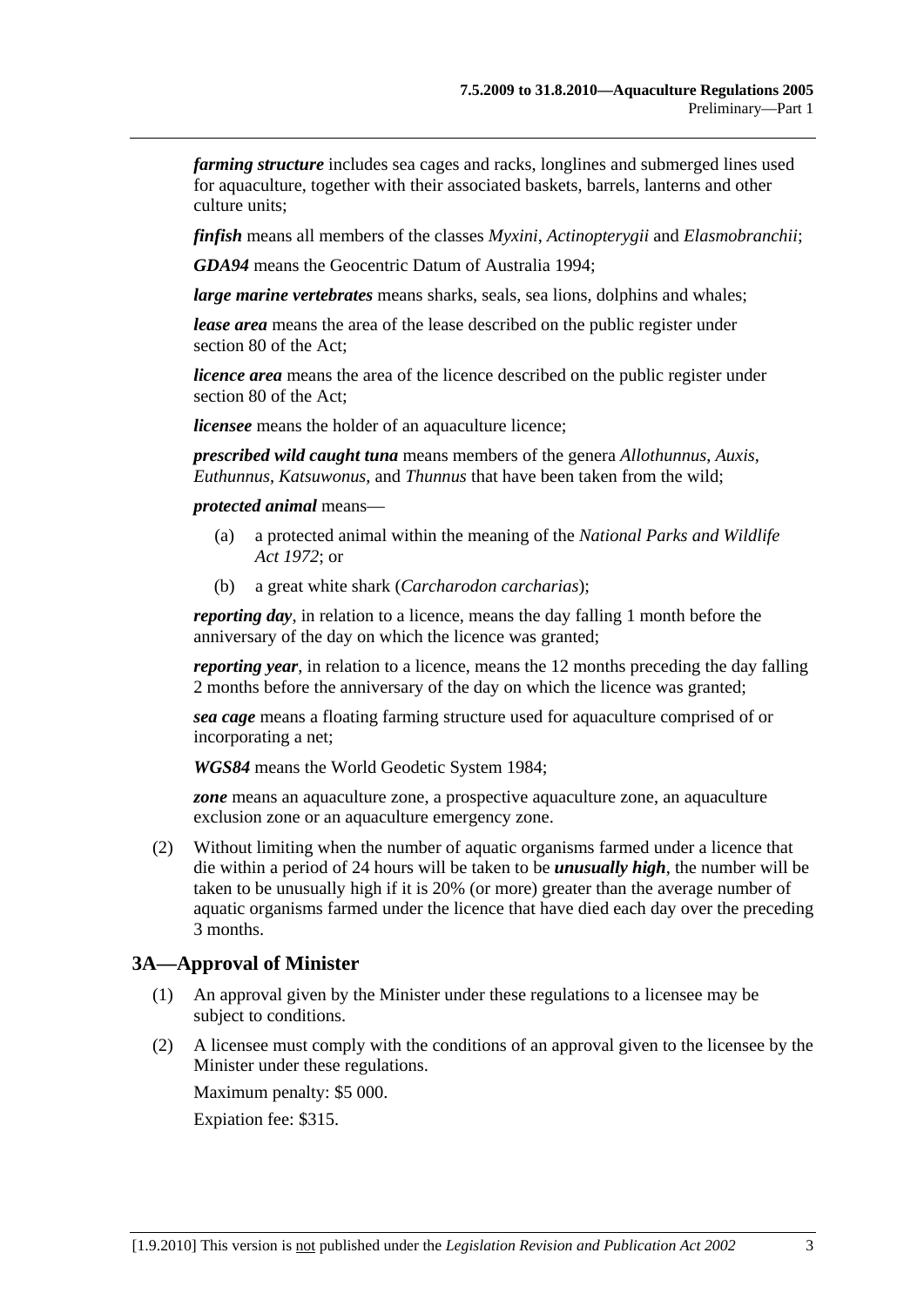# <span id="page-3-0"></span>**Part 2—General provisions supporting Act**

### **4—Procedures for making aquaculture policies**

For the purposes of section 12(4)(a) of the Act, the following bodies are prescribed:

- (a) Aboriginal Legal Rights Movement Incorporated;
- (b) Conservation Council of South Australia Incorporated;
- (c) Local Government Association of South Australia;
- (d) Seafood Council SA;
- (e) SA Fishing Industry Council Incorporated;
- (f) South Australian Aquaculture Council;
- (g) South Australian Recreational Fishing Advisory Council;
- (h) if the policy is expressed to apply only in relation to 1 or more zones or areas—
	- (i) any registered representatives of native title holders or claimants to native title in land comprising or forming part of a zone or area to which the policy applies; and
	- (ii) any person holding an aquaculture licence or aquaculture lease over an area comprising or forming part of a zone or area to which the policy applies; and
	- (iii) any regional NRM Board (within the meaning of the *[Natural](http://www.legislation.sa.gov.au/index.aspx?action=legref&type=act&legtitle=Natural%20Resources%20Management%20Act%202004)  [Resources Management Act 2004](http://www.legislation.sa.gov.au/index.aspx?action=legref&type=act&legtitle=Natural%20Resources%20Management%20Act%202004)*) responsible for a region comprising or forming part of a zone or area to which the policy applies;
- (i) if the policy is not expressed to apply only in relation to 1 or more zones or areas—all regional NRM Boards (within the meaning of the *[Natural](http://www.legislation.sa.gov.au/index.aspx?action=legref&type=act&legtitle=Natural%20Resources%20Management%20Act%202004)  [Resources Management Act 2004](http://www.legislation.sa.gov.au/index.aspx?action=legref&type=act&legtitle=Natural%20Resources%20Management%20Act%202004)*).

#### **5—Amendment of aquaculture policies by notice in Gazette**

The Minister may, by notice in the Gazette under section 14(1) of the Act, amend an aquaculture policy in order to make a change of the following kind:

- (a) for identifying, varying the boundaries of, or revoking, an aquaculture emergency zone;
- (b) if in the opinion of the Minister there is ambiguity as to the boundary of an aquaculture zone, prospective aquaculture zone, aquaculture exclusion zone or aquaculture emergency zone—to remove the ambiguity.

#### **6—Transfer of production leases**

For the purposes of section 39(2) of the Act, the following details are prescribed:

- (a) the full name, address and telephone number of the transferor and transferee;
- (b) the number of the production lease.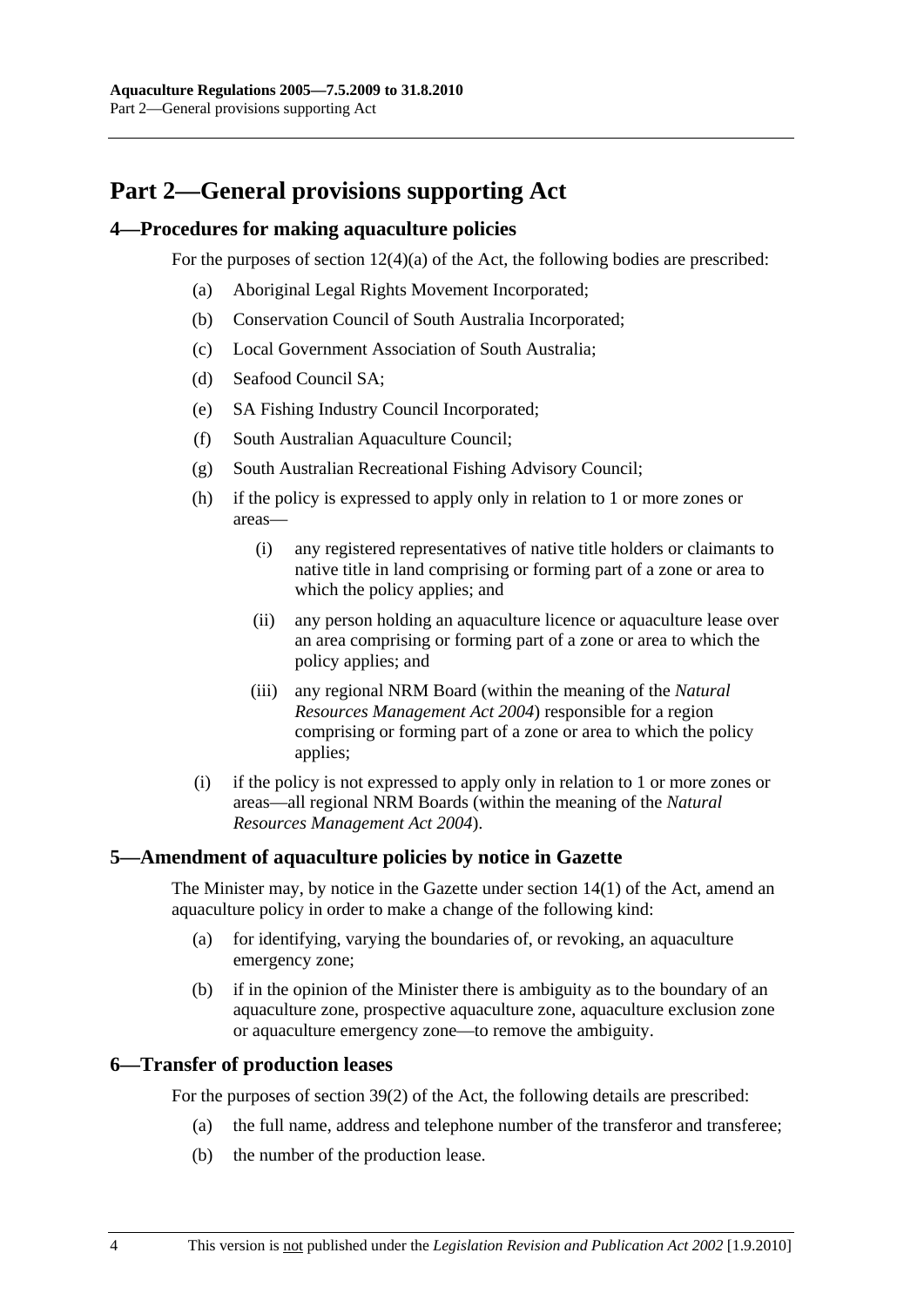#### <span id="page-4-0"></span>**7—Reference of matters to EPA**

For the purposes of section 59(3) of the Act, the prescribed period is 6 weeks.

#### **8—Aquaculture Resource Management Fund**

For the purposes of section 79(3) of the Act—

- (a) the prescribed percentage of fees (other than expiation fees) paid under the Act is 100%; and
- (b) the prescribed percentage of penalties recovered in respect of offences against the Act is 100%.

# **Part 3—Regulation of licensed activities**

## **Division 1—General**

#### **9—Aquaculture waste**

- (1) A licensee must ensure that—
	- (a) aquaculture waste does not cause an unsightly or offensive condition at the licence area; and
	- (b) aquaculture waste is secured or treated in a manner designed to prevent it being blown, washed or swept off the licence area.

Maximum penalty: \$5 000.

Expiation fee: \$315.

 (2) A licensee must ensure that if aquaculture waste is blown, washed or swept off the licence area it is recovered as soon as practicable.

Maximum penalty: \$5 000.

Expiation fee: \$315.

#### **10—Use of chemicals**

- (1) A licensee must ensure that a substance is not used for therapeutic or prophylactic purposes or as an antifoulant in the course of aquaculture carried on under the licence unless—
	- (a) it is a registered veterinary chemical product, within the meaning of the *[Agricultural and Veterinary Products \(Control of Use\) Act 2002](http://www.legislation.sa.gov.au/index.aspx?action=legref&type=act&legtitle=Agricultural%20and%20Veterinary%20Products%20(Control%20of%20Use)%20Act%202002)*, and is used in accordance with—
		- (i) the instructions on the approved label for the product within the meaning of that Act; or
		- (ii) a permit within the meaning of that Act; or
	- (b) the licensee has obtained the written approval of the Minister to use the substance in that way.

Maximum penalty: \$5 000.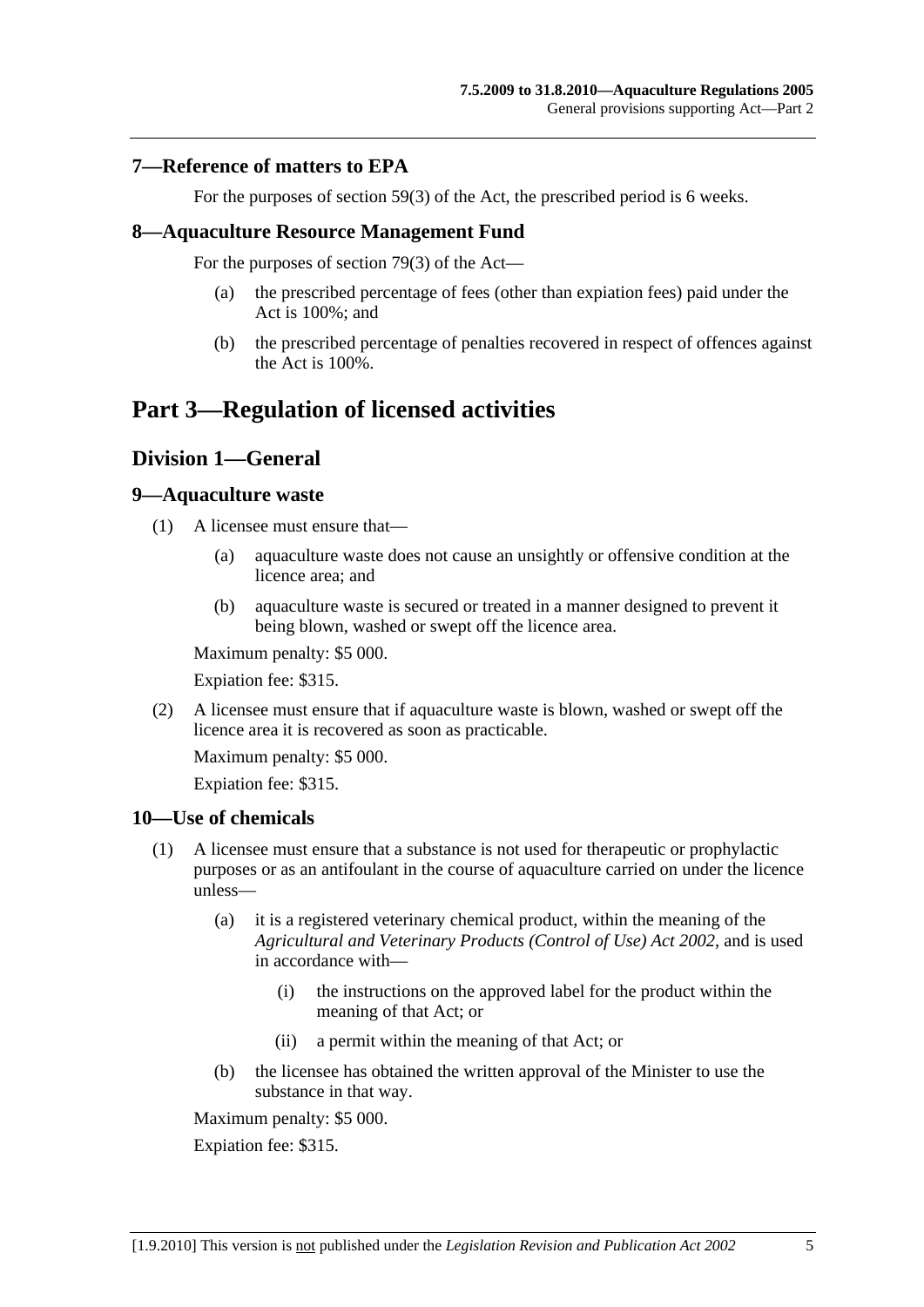- <span id="page-5-0"></span> (2) A licensee must ensure that a substance is not used as a disinfectant in the course of aquaculture carried on under the licence unless—
	- (a) it is 1 of the following:

Citric acid Hydrogen peroxide Iodophore Sodium carbonate Sodium hydroxide Sodium hypochlorite Virkon (registered trademark); or

 (b) the licensee has obtained the written approval of the Minister to use the substance in that way.

Maximum penalty: \$5 000.

Expiation fee: \$315.

## **11—Notification of unusually high mortality rate and duty to isolate unaffected organisms**

If an unusually high number of aquatic organisms farmed under a licence die within a period of 24 hours (see [regulation 3\(2\)](#page-2-0)) and the cause is not immediately apparent, the licensee must ensure that—

- (a) the Minister is immediately notified by means of a telephone call to the number provided to the licensee for the purpose; and
- (b) the Minister is, as soon as practicable after having been notified, given a written and signed notice containing the following:
	- (i) the licence number;
	- (ii) the name of the species affected;
	- (iii) the number or biomass (or an estimate of the number or biomass) of aquatic organisms that have died;
	- (iv) details of any clinical signs observable in the organisms prior to death;
	- (v) the number or biomass (or an estimate of the number or biomass) of aquatic organisms that show similar clinical signs but have not died;
	- (vi) details of circumstances that may be contributing factors such as extreme weather, power failures, poor water quality or water temperature; and
- (c) all reasonable steps are taken to isolate aquatic organisms apparently affected from aquatic organisms not apparently affected.

Maximum penalty: \$5 000.

Expiation fee: In the case of an offence against [paragraph \(a\)](#page-5-0) or [paragraph \(b\)—](#page-5-0)\$315.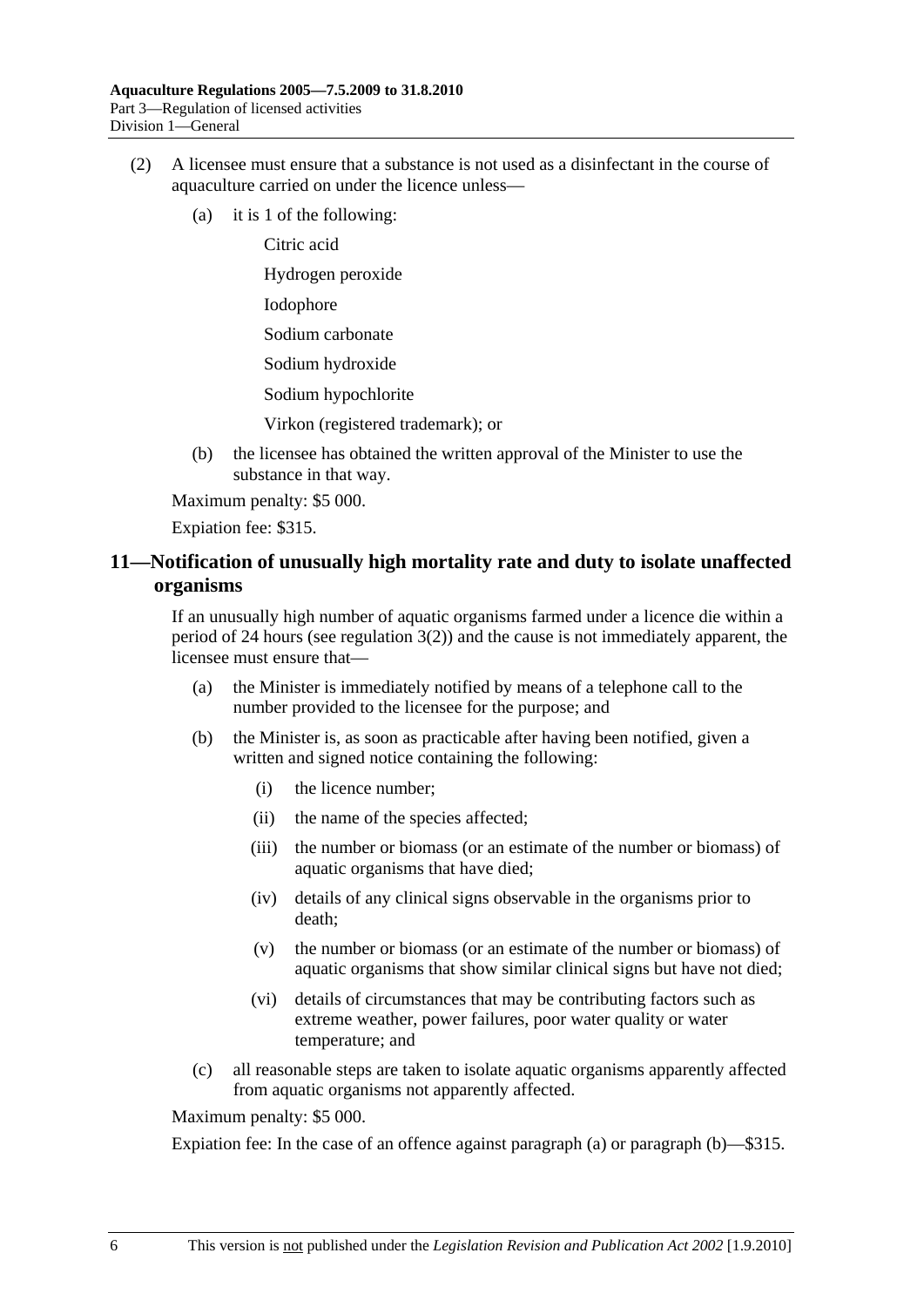#### <span id="page-6-0"></span>**12—Aquatic organisms affected with disease**

 (1) If a licensee knows, or ought reasonably to know, that an aquatic organism proposed to be introduced into the licence area is or may be affected with a disease, the licensee must ensure that the aquatic organism is not introduced into the licence area without the prior written approval of the Minister.

Maximum penalty: \$5 000.

- (2) If a licensee knows, or ought reasonably to know, that an aquatic organism being farmed under the licence is or may be affected with a disease, the licensee must ensure that the aquatic organism is not removed from the licence area unless—
	- (a) it is removed for testing; or
	- (b) it is removed for disposal (other than by sale or supply to another); or
	- (c) it is removed in accordance with the written approval of the Minister obtained by the licensee.

Maximum penalty: \$5 000.

 (3) If an unusually high number of aquatic organisms farmed under a licence die within a period of 24 hours (see regulation  $3(2)$ ) and the cause is not immediately apparent, the licensee will be taken to know that the aquatic organisms may be affected with a disease.

#### **13—Stock register**

 (1) A licensee must maintain a stock register in accordance with this regulation. Maximum penalty: \$5 000.

- (2) The stock register must contain (in a readily understandable and legible form)—
	- (a) the following information in respect of aquatic organisms supplied to the licensee:
		- (i) the date on which the aquatic organisms were received by the licensee;
		- (ii) the name and address of the person who supplied the aquatic organisms;
		- (iii) the species of aquatic organisms;
		- (iv) the number or biomass of aquatic organisms received;
		- (v) the age or developmental stage of the aquatic organisms when received;
		- (vi) details identifying the place at which the aquatic organisms were last reared before supply or the place at which the aquatic organisms were collected;
		- (vii) a copy of any health certification that accompanied the aquatic organisms; and
	- (b) the following information in respect of aquatic organisms collected by the licensee: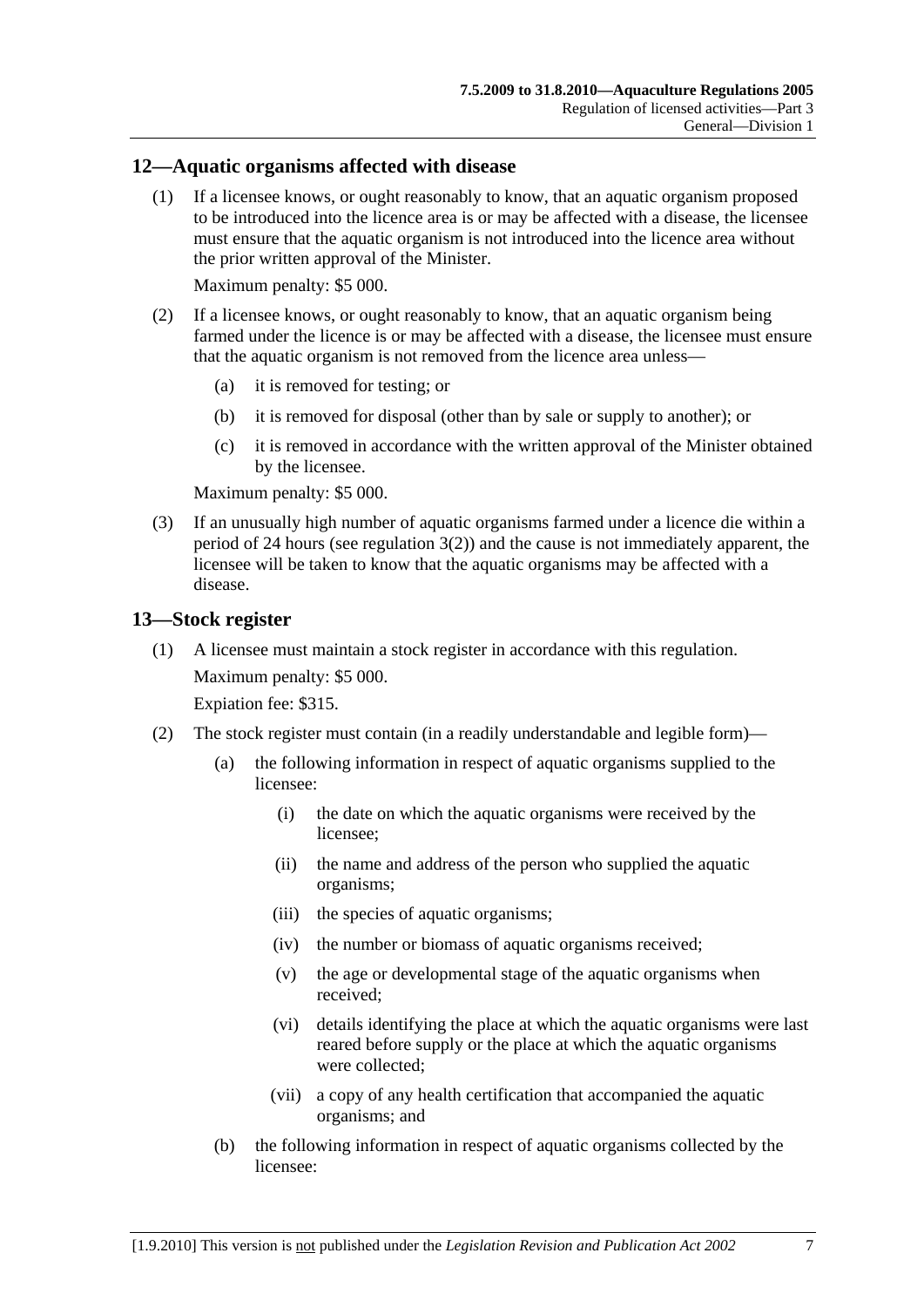- (i) details identifying the authority under the *[Fisheries Act 1982](http://www.legislation.sa.gov.au/index.aspx?action=legref&type=act&legtitle=Fisheries%20Act%201982)* under which the aquatic organisms were collected;
- (ii) the date the aquatic organisms were collected;
- (iii) details identifying the place at which the aquatic organisms were collected;
- (iv) the species of aquatic organisms;
- (v) the number or biomass of aquatic organisms collected;
- (vi) the age or developmental stage of the aquatic organisms when collected; and
- (c) the following information in respect of aquatic organisms bred by the licensee:
	- (i) the date (or an estimate of the date) the aquatic organisms were bred;
	- (ii) the species of aquatic organisms;
	- (iii) details identifying the broodstock used to breed the aquatic organisms;
	- (iv) the number or biomass (or an estimate of the number or biomass) of aquatic organisms bred; and
- (d) the following information in respect of aquatic organisms supplied by the licensee to another person:
	- (i) the date on which the aquatic organisms were supplied;
	- (ii) the name and address of the person to whom the aquatic organisms were supplied;
	- (iii) the species of aquatic organisms;
	- (iv) the number or biomass of aquatic organisms supplied;
	- (v) the age or developmental stage of the aquatic organisms when supplied;
	- (vi) a copy of any health certification provided by the licensee to accompany the aquatic organisms; and
- (e) the following information in respect of aquatic organisms that have died during aquaculture:
	- (i) the species of aquatic organisms;
	- (ii) the date (or an estimate of the date) the aquatic organisms died;
	- (iii) the number or biomass (or an estimate of the number or biomass) of aquatic organisms that have died;
	- (iv) the age or developmental stage of the aquatic organisms at death;
	- (v) a description of how and where the aquatic organisms were disposed of; and
- (f) details of treatment administered for therapeutic or prophylactic purposes to aquatic organisms kept under the licence including—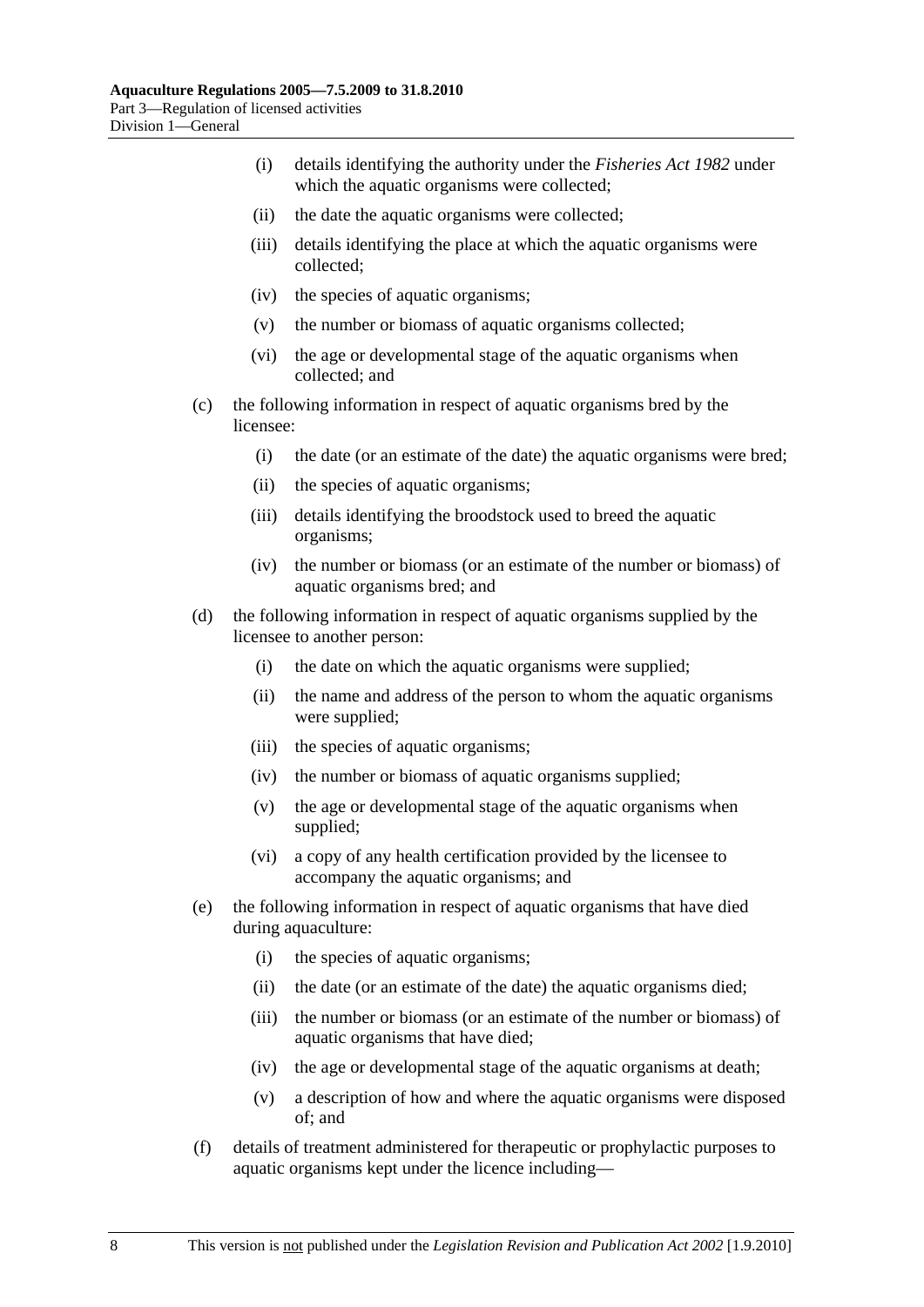- <span id="page-8-0"></span>(i) the reasons for the treatment; and
- (ii) the dates on which the treatment was administered; and
- (iii) the name (including trade or patent name) of each substance used as part of the treatment and the dosages or amounts administered; and
- (iv) information that identifies the aquatic organisms that received treatment by reference to tank or cage number or by other means.
- (3) A record required to be entered in the stock register must be entered within 7 days after the event to which it relates.
- (4) A record entered in the stock register must be retained for 5 years from the date on which it was entered.

#### **14—Periodic returns**

A licensee must, on a date or dates determined by the Minister in each year, provide the Minister with a periodic return containing such information as the Minister requires in the manner and form determined by the Minister.

Maximum penalty: \$5 000.

Expiation fee: \$315.

#### **Division 2—Aquaculture in State waters**

#### **15—Application of Division**

This Division applies to aquaculture leases and to aquaculture licences authorising aquaculture in an area comprised of State waters or State waters and adjacent land within the meaning of the *[Harbors and Navigation Act 1993](http://www.legislation.sa.gov.au/index.aspx?action=legref&type=act&legtitle=Harbors%20and%20Navigation%20Act%201993)*.

#### **16—Requirement to mark-off area and maintain structures or equipment used to mark-off area**

The holder of an aquaculture lease is guilty of an offence if—

- (a) the boundaries of the marked-off area of the lease are not marked off or indicated in the manner required under the conditions of the lease or a corresponding licence; or
- (b) the structures or equipment used to mark off or indicate the boundaries of the marked-off area of the lease under the conditions of the lease or a corresponding licence are not maintained in good working condition.

Maximum penalty: \$5 000.

Expiation fee: \$315.

#### **17—Farming structures**

- (1) A licensee must ensure that—
	- (a) sea cages used for aquaculture are clearly marked with the licence number; and
	- (b) farming structures being used for aquaculture are—
		- (i) except when being placed into position, moved or recovered—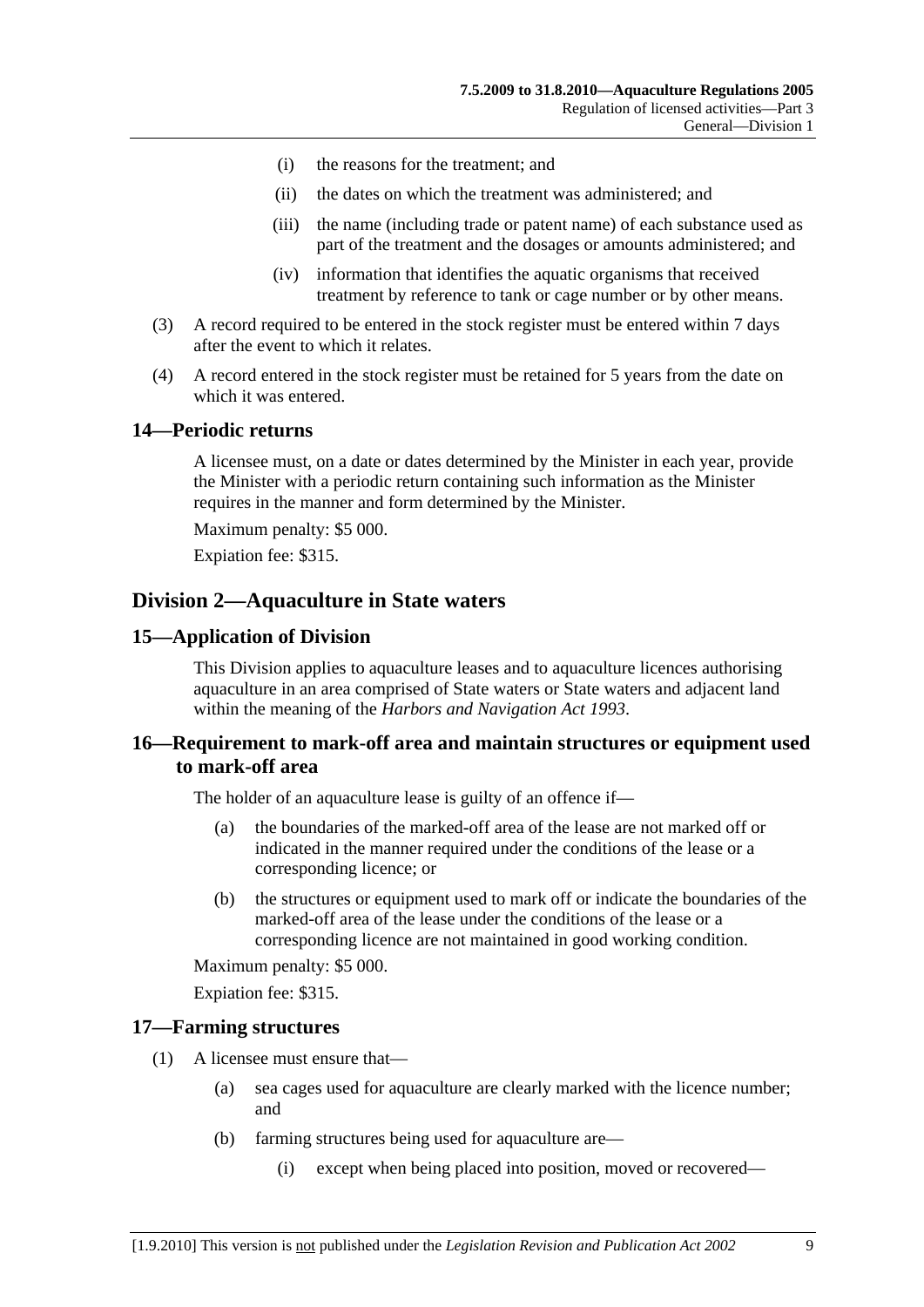- (A) securely fixed or moored in place so as to remain wholly within the licence area; and
- (B) anchored in a manner that minimises the impact on the benthos; and
- (ii) maintained in good working condition; and
- <span id="page-9-0"></span> (c) equipment used to secure, anchor or mark the position of a farming structure is located wholly within the licence area; and
- (d) if the aquaculture involves the use of a floating culture unit in subtidal waters—the distance between the unit and the sea floor is at least 3 metres at all times unless otherwise approved in writing by the Minister; and
- (e) stocked sea cages are not located in the same place that stocked sea cages have been located within the preceding 12 months.

Expiation fee: \$315.

 (2) A licensee must ensure that if a farming structure used for aquaculture, or any equipment used to secure, anchor or mark the position of the structure, is blown, washed or swept off the licence area, the structure or equipment is recovered as soon as practicable.

Maximum penalty: \$5 000.

Expiation fee: \$315.

#### **18—Health certificates for abalone farmed on navigable vessel**

- (1) A licensee authorised to carry on abalone aquaculture on a navigable vessel as it operates within an area of State waters must ensure that the following requirements are complied with in respect of aquaculture stock brought on to the vessel:
	- (a) the aquaculture stock must be comprised of abalone that have been hatchery reared in South Australia;
	- (b) the abalone must be accompanied by a certificate—
		- (i) that is in a form approved by the Minister; and
		- (ii) that has been issued—
			- (A) by a veterinary diagnostic laboratory accredited by the National Association of Testing Authorities; and
			- (B) within the previous 14 days; and
			- (C) following examination of at least 30 abalone; and
		- (iii) that certifies that the abalone in the test sample are not affected with a notifiable condition within the meaning of the *[Livestock Act 1997](http://www.legislation.sa.gov.au/index.aspx?action=legref&type=act&legtitle=Livestock%20Act%201997)* and do not display signs of being affected with a disease;
	- (c) at least 2 days before the abalone are brought on to the vessel the Minister must be provided with a copy of the certificate referred to in [paragraph \(b\).](#page-9-0)

Maximum penalty: \$5 000.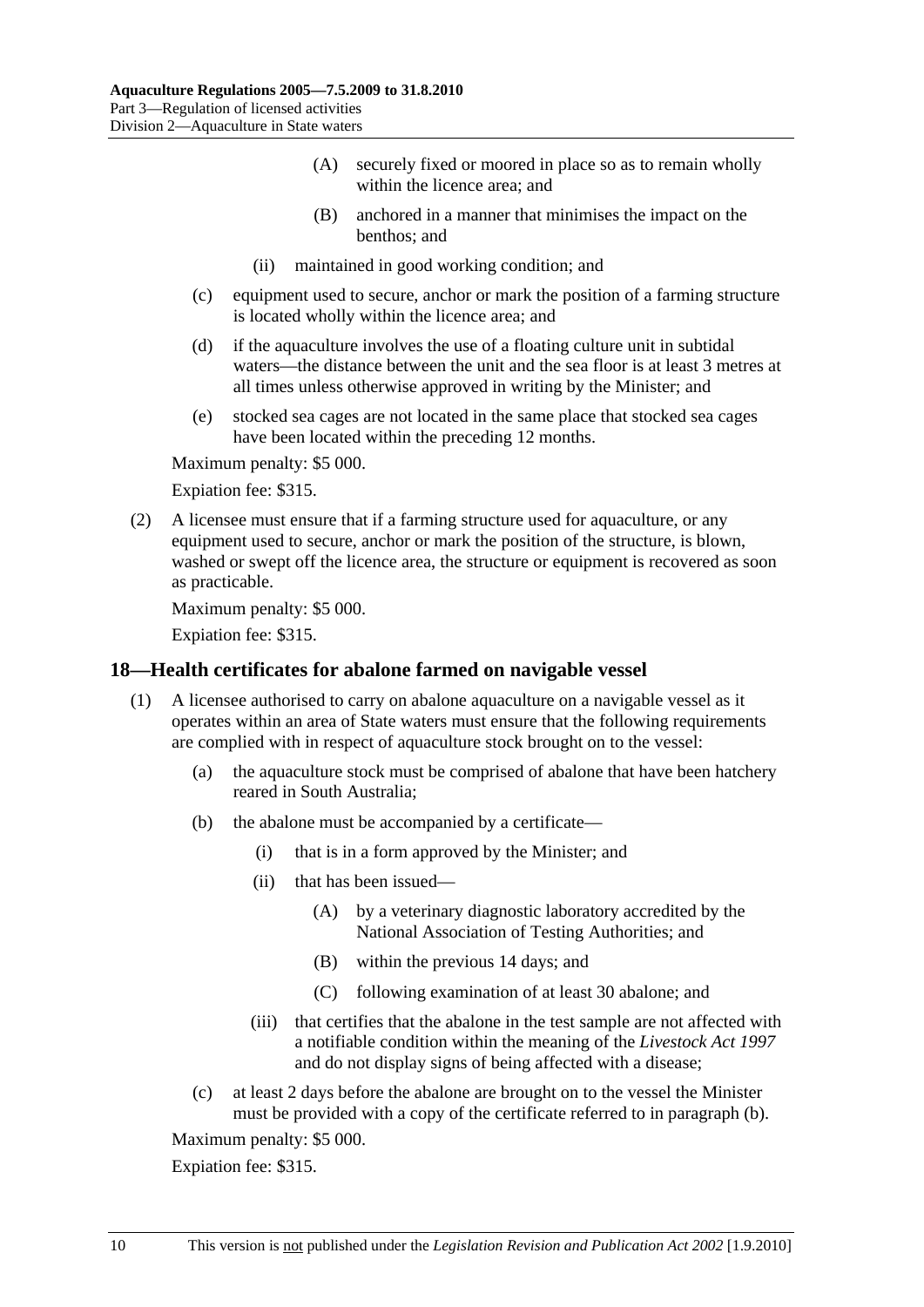- <span id="page-10-0"></span> (2) A licensee authorised to carry on abalone aquaculture on a navigable vessel as it operates within an area of State waters must ensure that at least once in each 6 month period the Minister is provided with a copy of a certificate—
	- (a) that is in a form approved by the Minister; and
	- (b) that has been issued—
		- (i) by a veterinary diagnostic laboratory accredited by the National Association of Testing Authorities; and
		- (ii) within the previous 14 days; and
		- (iii) following examination of at least 30 abalone that have been farmed on the vessel for at least 1 month; and
	- (c) that certifies that the abalone in the test sample are not affected with a notifiable condition within the meaning of the *[Livestock Act 1997](http://www.legislation.sa.gov.au/index.aspx?action=legref&type=act&legtitle=Livestock%20Act%201997)* and do not display signs of being affected with a disease.

Expiation fee: \$315.

## **19—Strategies relating to escape of stock and interaction with seabirds and large marine vertebrates**

- (1) A licensee must—
	- (a) have a written strategy approved by the Minister—
		- (i) for minimising the risk of the escape of aquaculture stock into the wild; and
		- (ii) for minimising adverse interactions with seabirds and large marine vertebrates resulting from aquaculture carried on under the licence; and
	- (b) ensure that activities under the licence conform with the approved strategy.

Maximum penalty: \$5 000.

- (2) If, at any time, the Minister is not satisfied as to the adequacy of an approved strategy, the Minister may require the strategy to be resubmitted for approval within a specified period in a modified form (which may be specified by the Minister).
- (3) If a licensee fails to resubmit a strategy as required, the licensee is guilty of an offence.

Maximum penalty: \$5 000.

- (4) Before requiring a strategy to be resubmitted, the Minister must give the licensee written notice of the proposed action, inviting the licensee to make written submissions in relation to the proposed action within a period specified in the notice (being not less than 14 days from the day on which the notice is given to the licensee).
- (5) [Subregulation \(1\)](#page-10-0) does not apply to a licensee who held a licence immediately before the commencement of this regulation until 6 months after that commencement.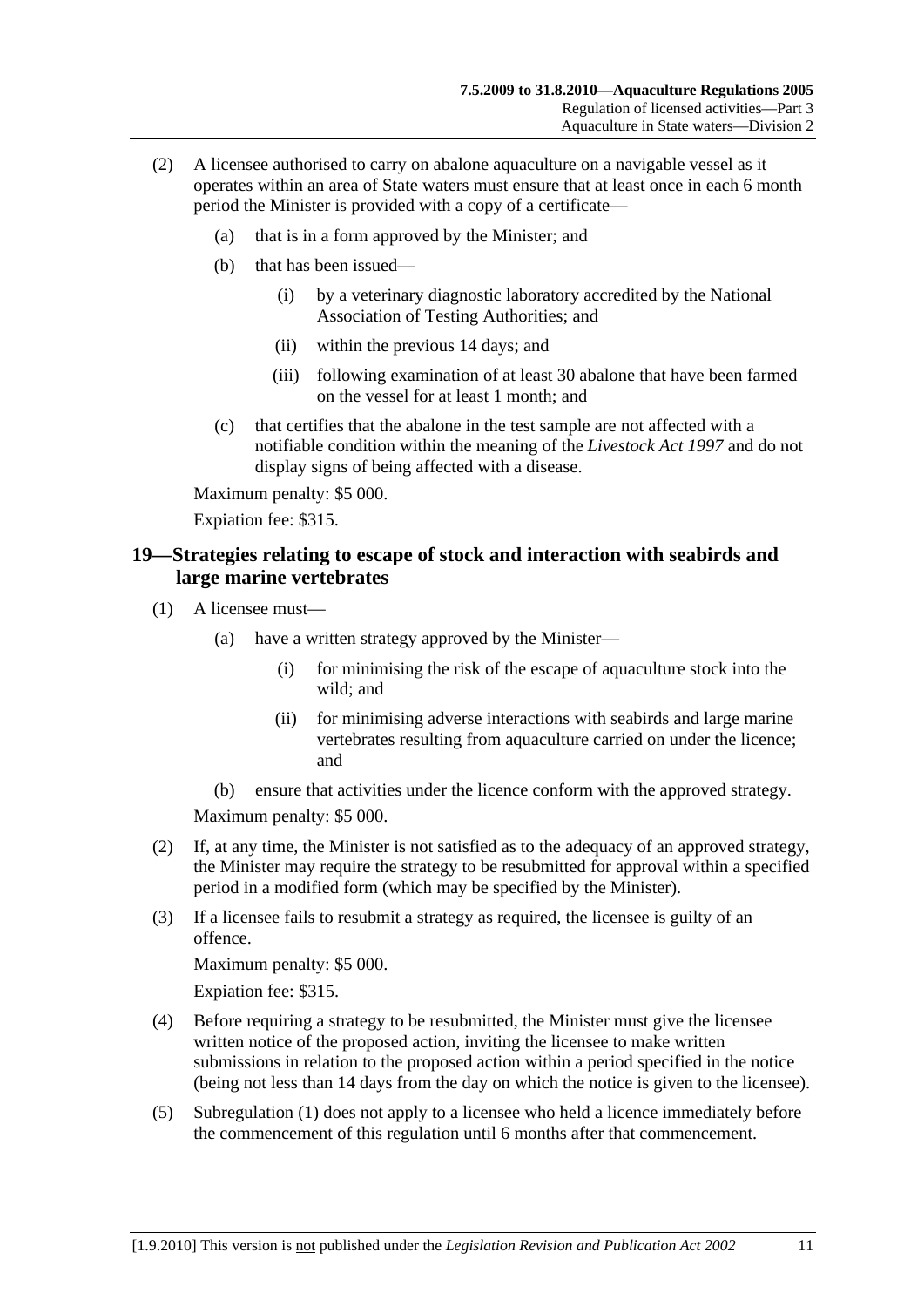<span id="page-11-0"></span> (6) A licensee who held a licence immediately before the commencement of this regulation must submit a written strategy (as referred to in [subregulation \(1\)](#page-10-0)) for approval within 3 months after the commencement of this regulation.

Maximum penalty: \$5 000.

Expiation fee: \$315.

#### **20—Notification of entanglement of certain animals**

If a protected animal becomes confined in or entangled in a farming structure or other equipment used in connection with aquaculture, the licensee must—

- (a) immediately after becoming aware of the situation notify the Minister by means of a telephone call to the number provided to the licensee for the purpose; and
- (b) within 2 days after becoming aware of the situation notify the Minister in writing of the action taken to deal with the situation.

Maximum penalty: \$5 000.

#### **21—Notification of escape of stock or damage that may lead to escape of stock**

A licensee must—

- (a) within 12 hours after becoming aware of the escape of hatchery reared aquaculture stock or damage to a farming structure, or to other equipment, that may lead to the escape of hatchery reared aquaculture stock, notify the Minister (by means of a telephone call or fax to the number provided to the licensee for the purpose) of the escape or damage, including the following details:
	- (i) the species of aquatic organisms affected;
	- (ii) the date (or an estimate of the date) on which the escape or damage took place;
	- (iii) the number and biomass (or an estimate of the number and biomass) of aquatic organisms that have escaped;
	- (iv) the age or developmental stage of the aquatic organisms at the time of their escape;
	- (v) details of the circumstances in which the escape or damage took place; and
- (b) within 7 days after becoming aware of the escape or damage notify the Minister in writing of the action taken to deal with it.

Maximum penalty: \$5 000.

Expiation fee: In the case of an offence against [paragraph \(b\)—](#page-11-0)\$315.

## **22—Environmental monitoring and reporting—farming of molluscs in subtidal area**

- (1) If a licence authorises the farming of molluscs in a subtidal area, the licensee must cause a benthic assessment recording to be made as follows:
	- (a) a colour videotape of the sea floor must be made at least once each reporting year at approximately the same time in each year;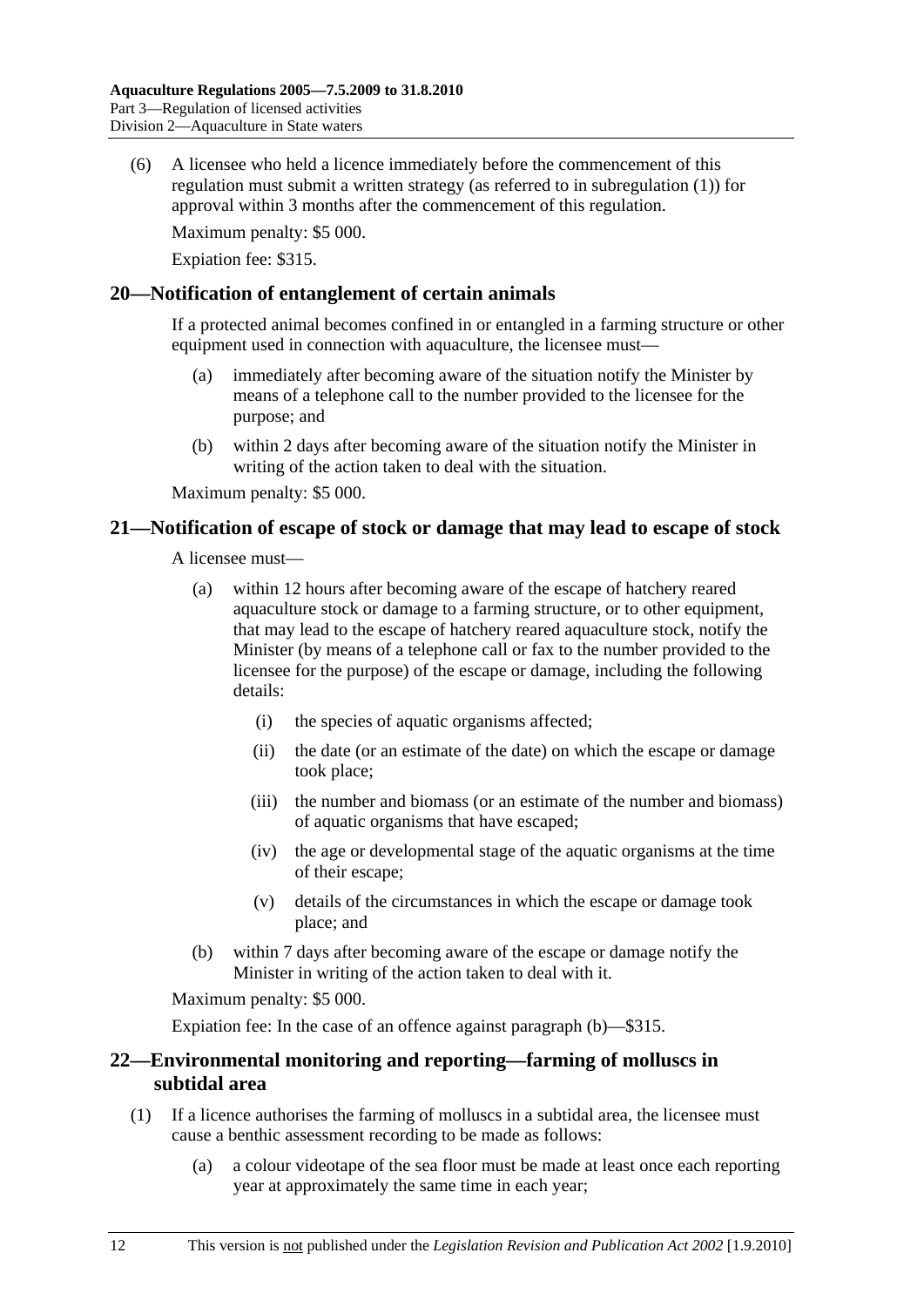- (b) the underwater path videotaped must transect at least 100 metres of the licence area, originating within the licence area, proceeding parallel to and within 2 metres of longlines or other farming structures and finishing at least 50 metres outside the boundary of the licence area;
- (c) the path must include at least 1 anchor of a farming structure and an area of at least 1 metre of the sea floor either side of the anchor;
- (d) the path must follow, as close as practically possible, a straight line;
- (e) the same path must be videotaped each reporting year;
- (f) the videotape must be continuously recorded from start to finish with no editing breaks;
- (g) the videotape must start and finish with an above water  $360^{\circ}$  pan of the horizon lasting at least 30 seconds per pan;
- (h) a minimum width of 2 metres of sea floor must be in the field of view at all times;
- (i) the angle of videotaping to the sea floor must be approximately  $45^{\circ}$ ;
- (j) the correct date and time must be continuously present on the videotape;
- (k) footage must be steady and taken at a very slow pace of approximately 1 metre every 2 to 4 seconds and must stop at the site of any anchor videotaped for at least 30 seconds;
- (l) the camera lens must be focussed on the sea floor at all times;
- (m) the path videotaped must be adequately lit to show benthic flora and fauna colours (so that the lighting level is equivalent to that produced by 2 high intensity discharge underwater metal halide 10 watt lamps);
- (n) the videotape must be examined after the recording and, if it is not of sufficient quality to enable a satisfactory assessment of the benthic environment of the path required to be videotaped, a further recording must be made;
- (o) a written record must be made of the location (using WGS84 or GDA94 datum) of the start and finish of the path videotaped and of the date and time of the start and finish of the videotaping;
- (p) a written record must be made detailing each of the following for each 10 metres of the path videotaped:
	- (i) the level of sedimentary disturbance resulting from biological activity (bioturbation);
	- (ii) undulation;
	- (iii) natural organic waste;
	- (iv) aquaculture waste including detached farming shell debris;
	- (v) sand colour;
	- (vi) macroalgal cover;
	- (vii) seagrass cover;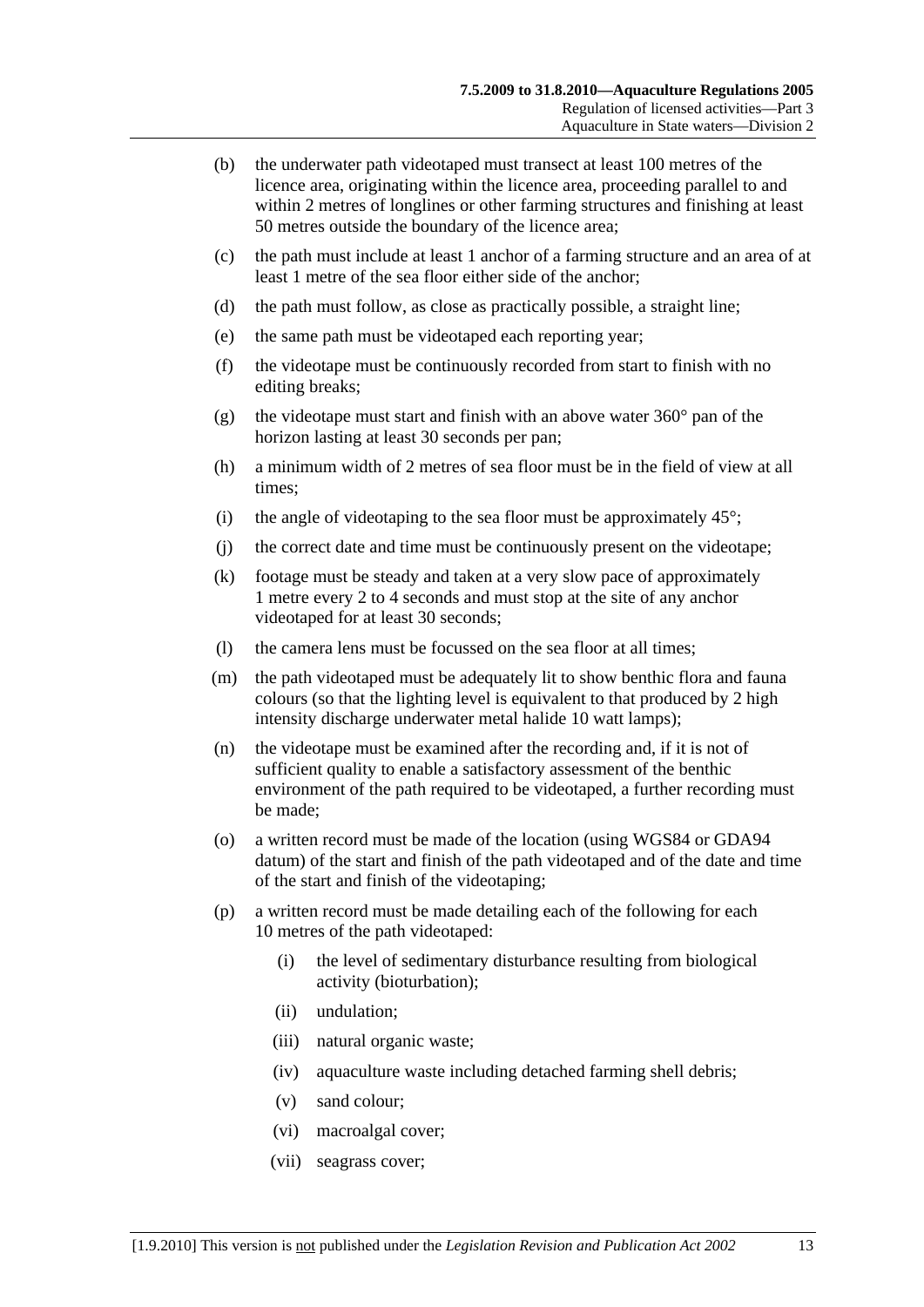- (viii) microbial mats (for example, *Beggiatoa sp*);
- (ix) blue-green algal mats;
- (x) sponge cover;
- (xi) the presence of—
	- (A) holothurians (sea cucumbers);
	- (B) ascidians (sea squirts);
	- (C) razor fish (*Pinna sp*);
	- (D) scallops;
	- (E) crabs;
	- (F) gastropods;
	- (G) fish;
	- (H) seahorses and sea dragons.

- (2) If a licence authorises the farming of molluscs in a subtidal area, the licensee must, on or before the reporting day in each year, provide to the Minister a report for the preceding reporting year—
	- (a) containing the following:
		- (i) a map showing—
			- (A) the boundary of the licence area; and
			- (B) the location (using WGS84 or GDA94 datum) of the corners of the licence area; and
			- (C) the location (using WGS84 or GDA94 datum) of farming structures and the number, dimensions and spacing of the structures; and
			- (D) the location (using WGS84 or GDA94 datum) of the underwater path videotaped for the benthic assessment recording;
		- (ii) for each month—
			- (A) the amount and type of supplemental feed used in the licence area; and
			- (B) the amount and type of chemicals (including but not limited to therapeutic or prophylactic substances, antifoulants and disinfectants) used in the licence area;
		- (iii) such of the following details as are known about interaction that has occurred between large marine vertebrates and farming structures or equipment, personnel or aquaculture stock:
			- (A) the date of the interaction;
			- (B) the species of marine vertebrate involved;
			- (C) the location of the interaction;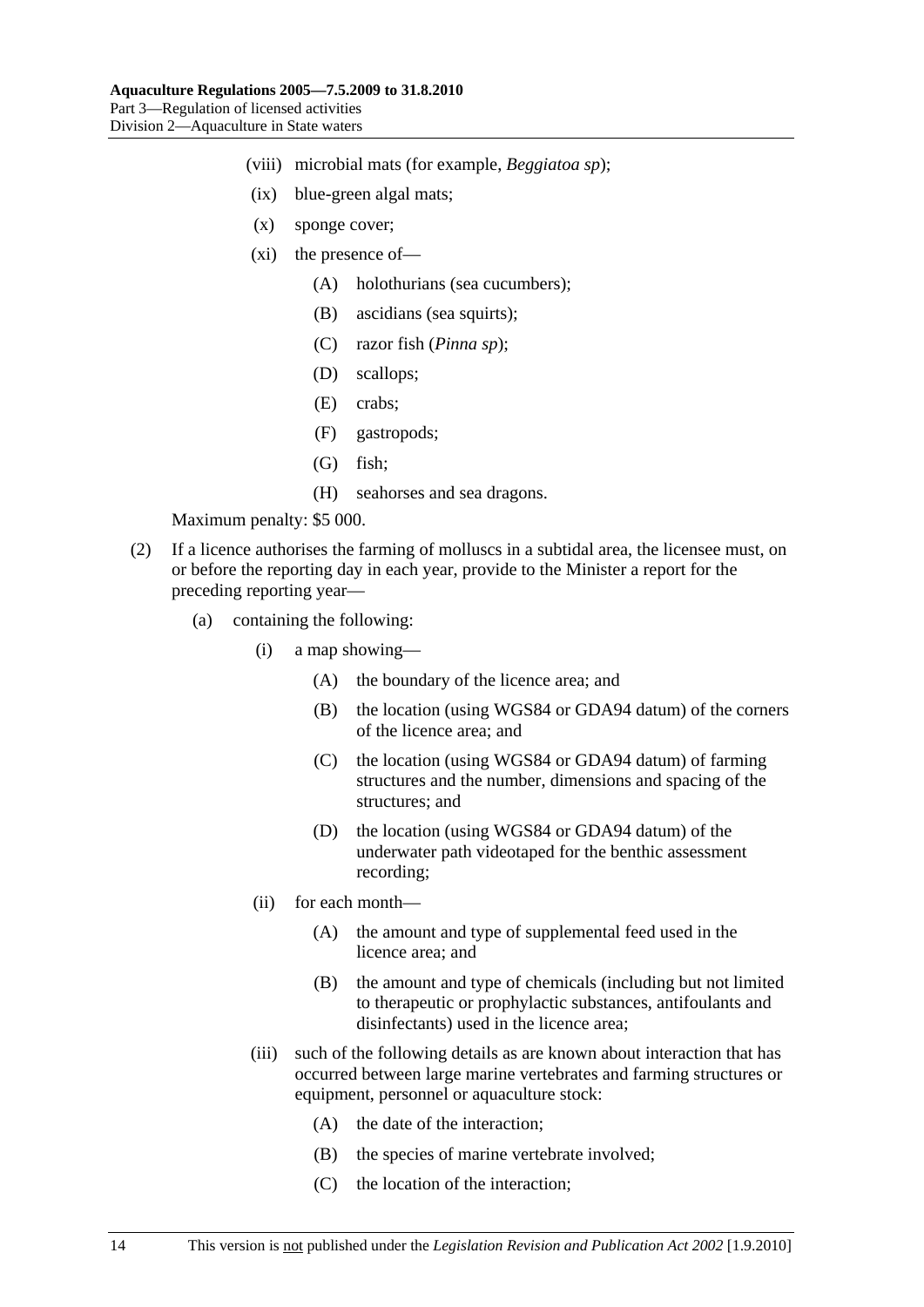- (D) a description of the nature of the interaction;
- (iv) if the author of the report is not the licensee—the author's name and address; and
- <span id="page-14-0"></span> (b) accompanied by a copy of the benthic assessment recording made for the reporting year (in a format approved by the Minister) and the records made in conjunction with the recording.

Expiation fee: \$315.

 (3) This regulation does not apply to a licence authorising the carrying on of aquaculture on a navigable vessel as it operates within an area of State waters.

## **23—Environmental monitoring and reporting—farming of molluscs in intertidal area**

If a licence authorises the farming of molluscs in an intertidal area, the licensee must, on or before the reporting day in each year, provide to the Minister a report for the preceding reporting year containing the following:

- (a) a map showing—
	- (i) the boundary of the licence area; and
	- (ii) the location (using WGS84 or GDA94 datum) of the corners of the licence area; and
	- (iii) the location (using WGS84 or GDA94 datum) of farming structures and the number, dimensions and spacing of the structures;
- (b) for each month—
	- (i) the number of pacific oysters found in the licence area and not contained within a farming structure; and
	- (ii) the location in which they were found; and
	- (iii) a statement of whether they have been removed;
- (c) for each month—the amount and type of chemicals (including but not limited to therapeutic or prophylactic substances, antifoulants and disinfectants) used in the licence area;
- (d) such of the following details as are known about interaction that has occurred between large marine vertebrates and farming structures or equipment, personnel or aquaculture stock:
	- (i) the date of the interaction;
	- (ii) the species of marine vertebrate involved;
	- (iii) the location of the interaction;
	- (iv) a description of the nature of the interaction;
- (e) if the author of the report is not the licensee—the author's name and address. Maximum penalty: \$5 000.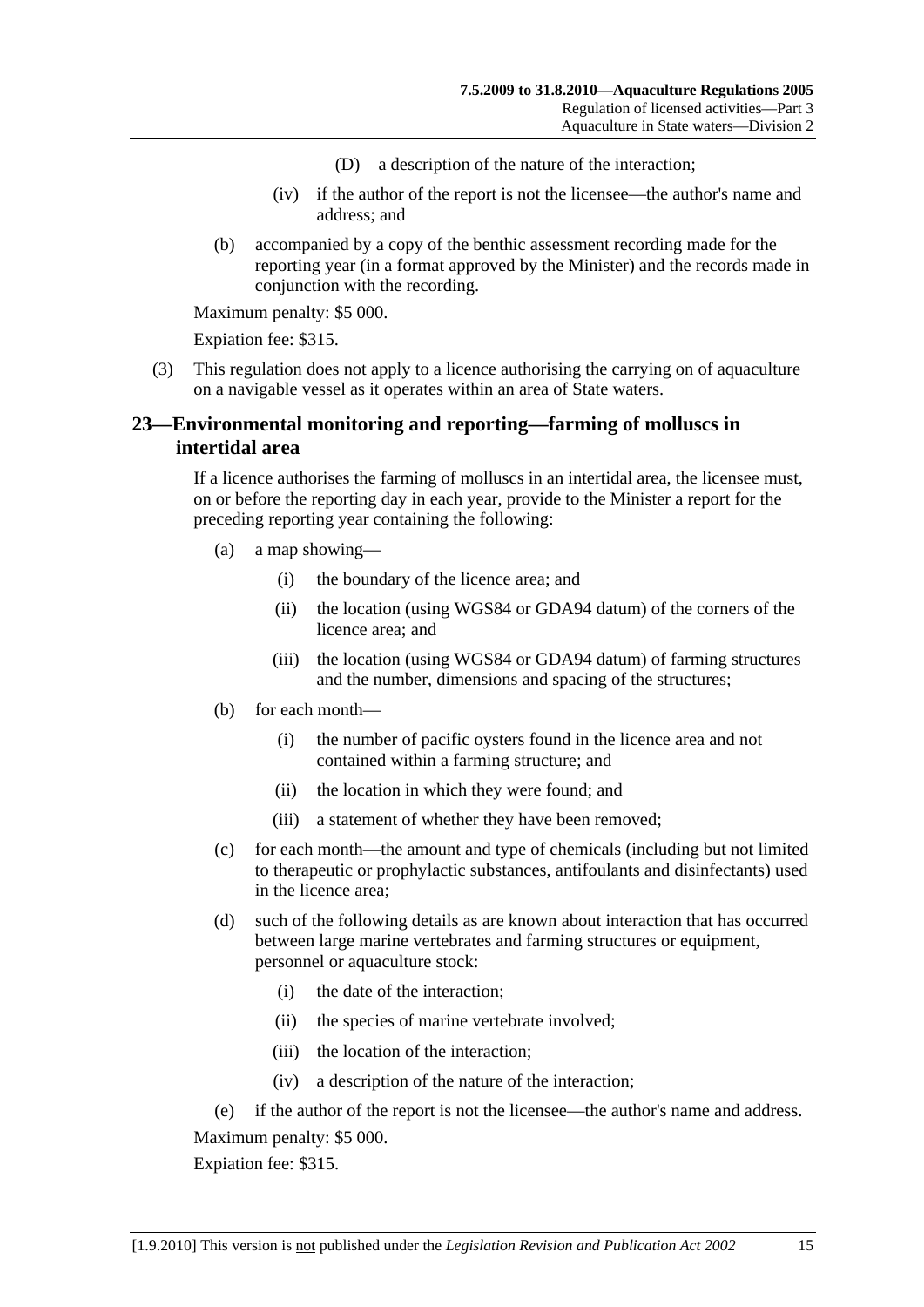## <span id="page-15-0"></span>**24—Environmental monitoring and reporting—farming of finfish**

- (1) If a licence authorises the farming of finfish, the licensee must cause a benthic assessment recording to be made as follows:
	- (a) a colour videotape of the sea floor must be made at least once each reporting year at approximately the same time in each year;
	- (b) at least 3 underwater paths must be videotaped as follows:
		- (i) 1 must be within the licence area originating as close as practicable to the side of a sea cage used for aquaculture under the licence and proceeding in the direction of the prevailing current (down current) for 150 metres; and
		- (ii) 1 must be within the licence area originating as close as practicable to the opposite side of the same sea cage and proceeding in the opposite direction of the prevailing current (up current) for 150 metres; and
		- (iii) 1 must be outside the licence area originating at the midpoint of the prevailing down current boundary of the licence area and proceeding at right angles to the boundary for 150 metres (the *off-site transect*);
	- (c) the same off-site transect must be videotaped each year;
	- (d) the videotape of each path must be continuously recorded from start to finish with no editing breaks;
	- (e) the videotape of each path must start and finish with an above water 360° pan of the horizon lasting at least 30 seconds per pan;
	- (f) a minimum width of 2 metres of sea floor must be in the field of view at all times;
	- (g) the angle of videotaping to the sea floor must be approximately  $45^{\circ}$ ;
	- (h) the correct date and time must be continuously present on the videotape;
	- (i) footage must be steady and taken at a very slow pace of approximately 1 metre every 2 to 4 seconds;
	- (j) the camera lens must be focussed on the sea floor at all times;
	- (k) each path videotaped must be adequately lit to show benthic flora and fauna colours (so that the lighting level is equivalent to that produced by 2 high intensity discharge underwater metal halide 10 watt lamps);
	- (l) the videotape must be examined after the recording and, if it is not of sufficient quality to enable a satisfactory assessment of the benthic environment of the paths required to be videotaped, a further recording must be made;
	- (m) a written record must be made of—
		- (i) the location (using WGS84 or GDA94 datum) of the start and finish of each path videotaped and of the date and time of the start and finish of the videotaping of each path; and
		- (ii) the location of the sea cage concerned (using WGS84 or GDA94 datum);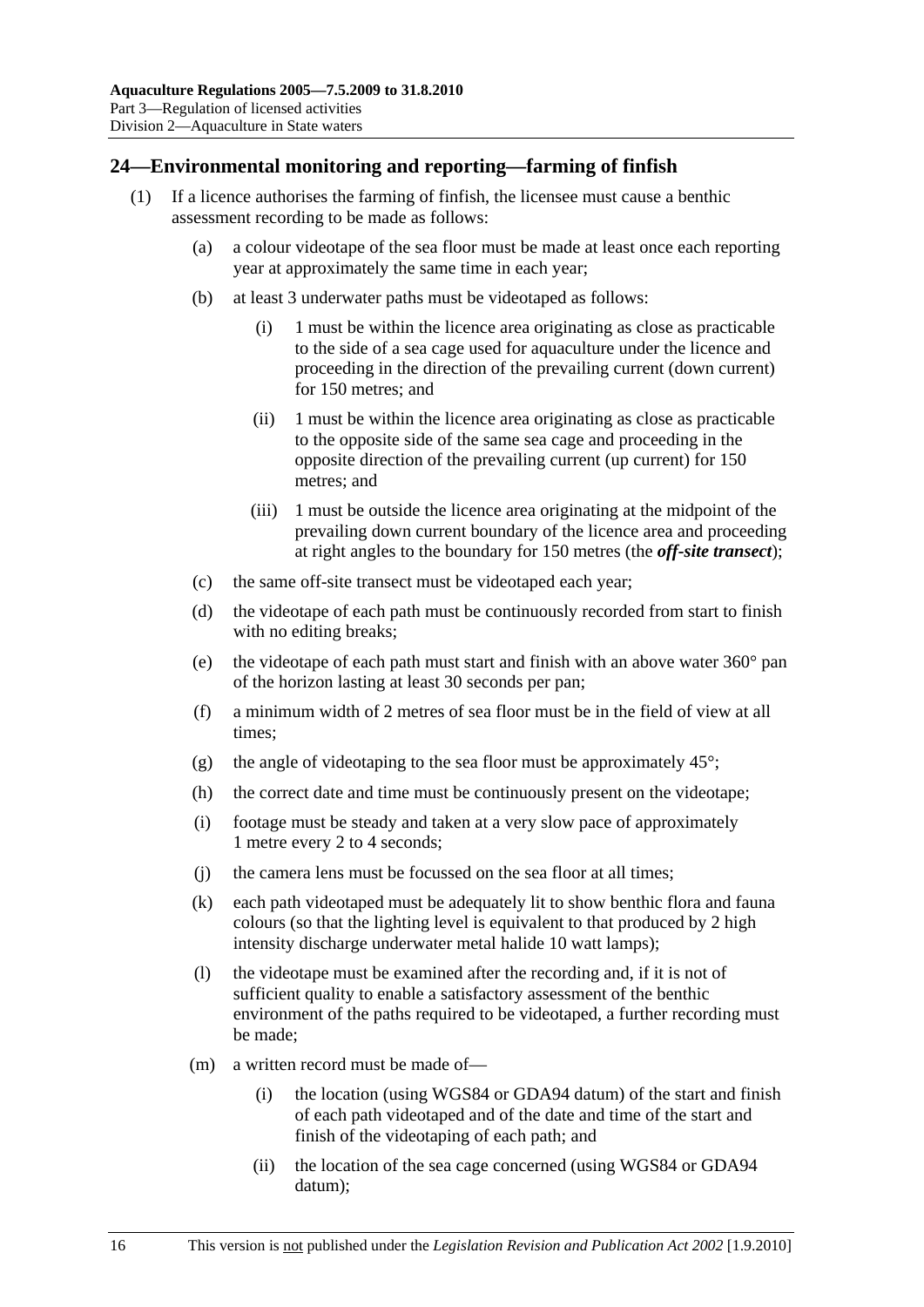- <span id="page-16-0"></span> (n) a written record must be made detailing each of the following for each 10 metres of each path videotaped:
	- (i) the level of sedimentary disturbance resulting from biological activity (bioturbation);
	- (ii) undulation;
	- (iii) natural organic waste;
	- (iv) aquaculture waste including waste baitfish and pellets;
	- (v) sand colour;
	- (vi) macroalgal cover;
	- (vii) seagrass cover;
	- (viii) microbial mats (for example, *Beggiatoa sp*);
	- (ix) blue-green algal mats;
	- (x) sponge cover;
	- (xi) the presence of—
		- (A) holothurians (sea cucumbers);
		- (B) ascidians (sea squirts);
		- (C) razor fish (*Pinna sp*);
		- (D) scallops;
		- (E) crabs;
		- (F) gastropods;
		- (G) fish;
		- (H) seahorses and sea dragons.

- (2) However, [subregulation \(1\)](#page-15-0) only applies in a particular reporting year to a licence authorising the farming of prescribed wild caught tuna if the Minister notifies the licensee in writing of its application at least 1 month before the commencement of the reporting year.
- (3) The Minister may, by notice in writing to a licensee authorised to farm finfish, require the licensee to prepare, within a period specified in the notice (but not more than once in each reporting year) a report on the health of benthic infaunal communities in the licence area and to take and analyse samples as specified in the notice for the purposes of the report.
- (4) A licensee must comply with a notice given under [subregulation \(3\)](#page-16-0). Maximum penalty: \$5 000.
- (5) If a licence authorises the farming of finfish, the licensee must, on or before the reporting day in each year, provide to the Minister a report for the preceding reporting year—
	- (a) containing the following: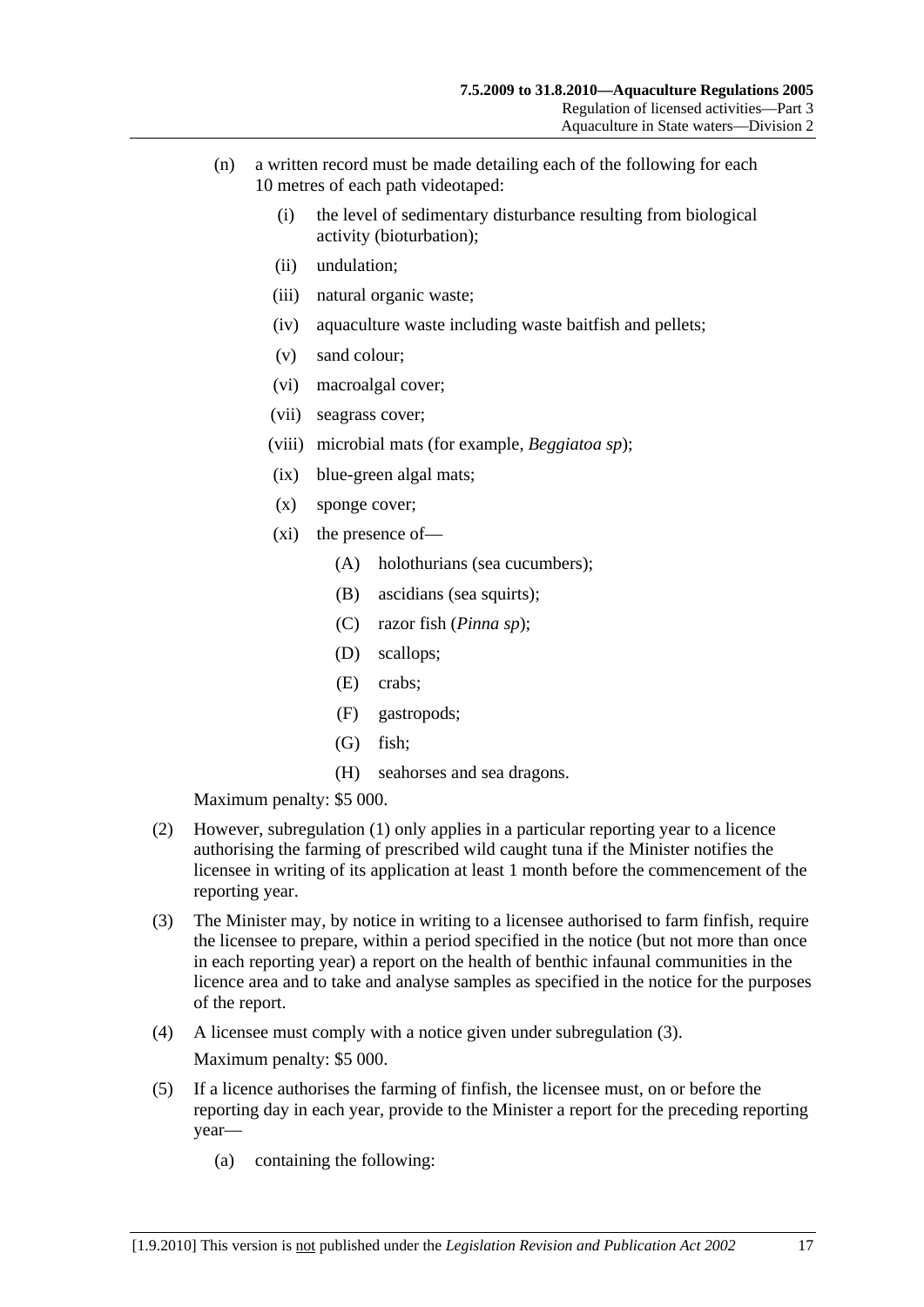- (i) a map showing—
	- (A) the boundary of the licence area; and
	- (B) the location (using WGS84 or GDA94 datum) of the corners of the licence area; and
	- (C) the location (using WGS84 or GDA94 datum) of farming structures and the number, dimensions and spacing of the structures; and
	- (D) the location (using WGS84 or GDA94 datum) of fallowed areas and the period for which the areas were fallow; and
	- (E) if the licensee is required to make a benthic assessment recording—the location (using WGS84 or GDA94 datum) of each of the underwater paths videotaped for the benthic assessment recording;
- (ii) for each month—
	- (A) an estimate of the number and biomass of finfish in the licence area; and
	- (B) the amount and type of supplemental feed used in the licence area; and
	- (C) the amount and type of chemicals (including but not limited to therapeutic or prophylactic substances, antifoulants and disinfectants) used in the licence area;
- (iii) such of the following details as are known about interaction that has occurred between large marine vertebrates and farming structures or equipment, personnel or aquaculture stock:
	- (A) the date of the interaction;
	- (B) the species of marine vertebrate involved;
	- (C) the location of the interaction;
	- (D) a description of the nature of the interaction;
- (iv) if the author of the report is not the licensee—the author's name and address; and
- (b) if the licensee is required to make a benthic assessment recording accompanied by a copy of the benthic assessment recording made for the reporting year (in a format approved by the Minister) and the records made in conjunction with the recording; and
- (c) if the licensee is required to prepare a report on the health of the benthic infaunal communities—accompanied by a copy of the report.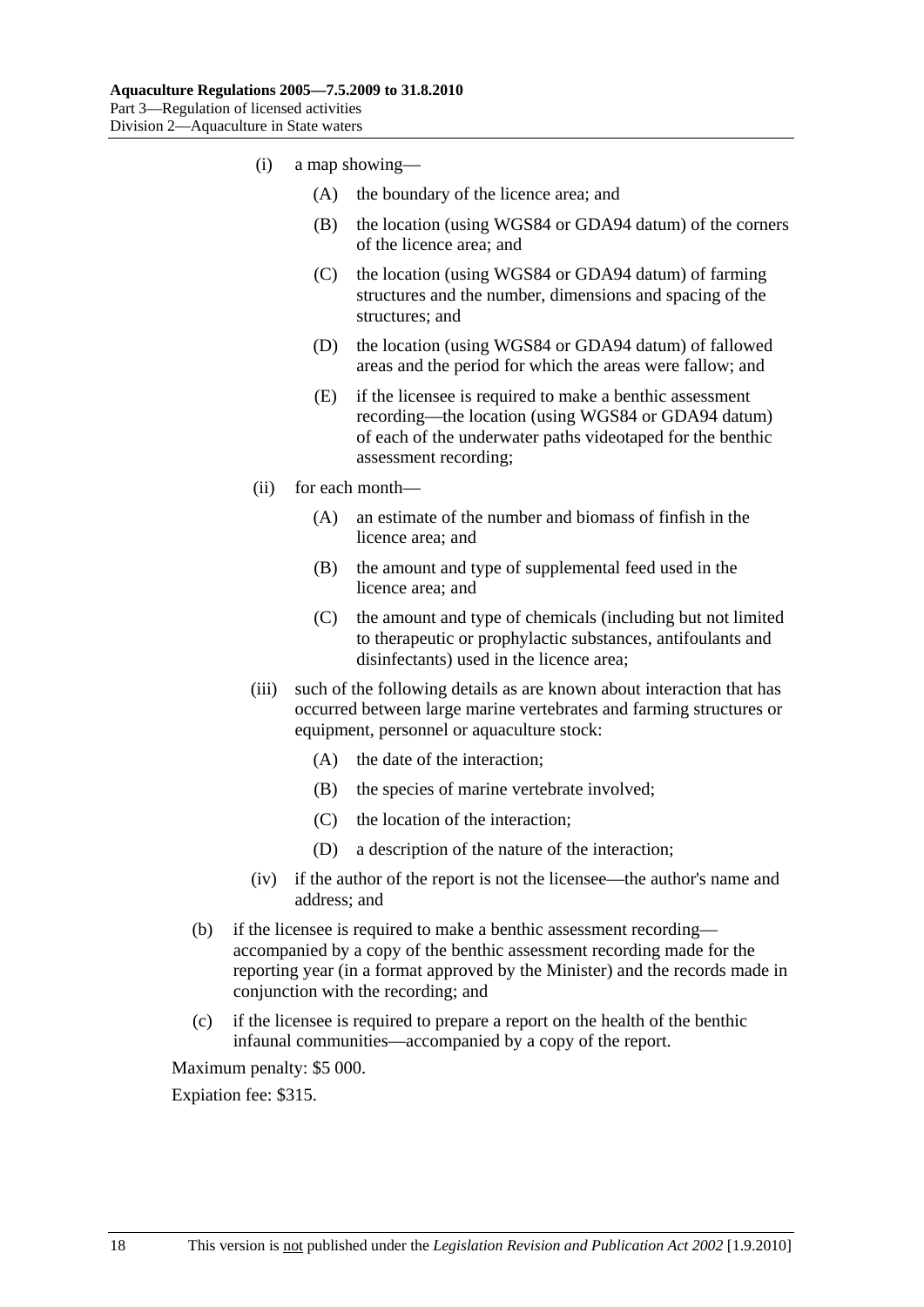### <span id="page-18-0"></span>**25—Environmental monitoring and reporting—navigable vessels**

- (1) If a licence authorises the carrying on of aquaculture on a navigable vessel as it operates within an area of State waters, the licensee must carry out water testing as follows:
	- (a) water samples must be collected at least 6 times per reporting year (at intervals not closer than 2 months) at approximately the same times and dates in each year;
	- (b) samples of water to be used for aquaculture on the vessel must be collected as follows:
		- (i) the samples must be representative samples of water to be used on the vessel;
		- (ii) 2 samples must be collected;
	- (c) samples of waste water discharged from the vessel must be collected as follows:
		- (i) the samples must be representative samples of water discharged from the vessel (after the water has been treated ready for discharge);
		- (ii) the samples must be of waste water resulting from the use of the water sampled under [paragraph \(b\)](#page-18-0);
		- (iii) if there is only 1 point at which waste water is discharged from the vessel—at least 2 samples must be collected directly from the discharge point;
		- (iv) if there is more than 1 discharge point—a sample must be collected directly from at least 2 of the discharge points;
	- (d) the samples must be tested for oxidised nitrogen (as nitrogen  $NO_3^+ NO_2^-,$ ammonia (total as nitrogen  $NH_4^+NH_3^$ ), soluble phosphorous and total suspended solids in an accredited laboratory;
		- (e) the samples must be collected in a manner and using containers that comply with the requirements of the testing laboratory.

Maximum penalty: \$5 000.

- (2) If a licence authorises the carrying on of aquaculture on a navigable vessel as it operates within an area of State waters, the licensee must, on or before the reporting day in each year, provide to the Minister a report for the preceding reporting year—
	- (a) containing the following:
		- (i) the dates on which water samples were collected;
		- (ii) for each month—
			- (A) the amount and type of supplemental feed used in aquaculture on the vessel; and
			- (B) the amount and type of chemicals (including but not limited to therapeutic or prophylactic substances, antifoulants and disinfectants) used in aquaculture on the vessel;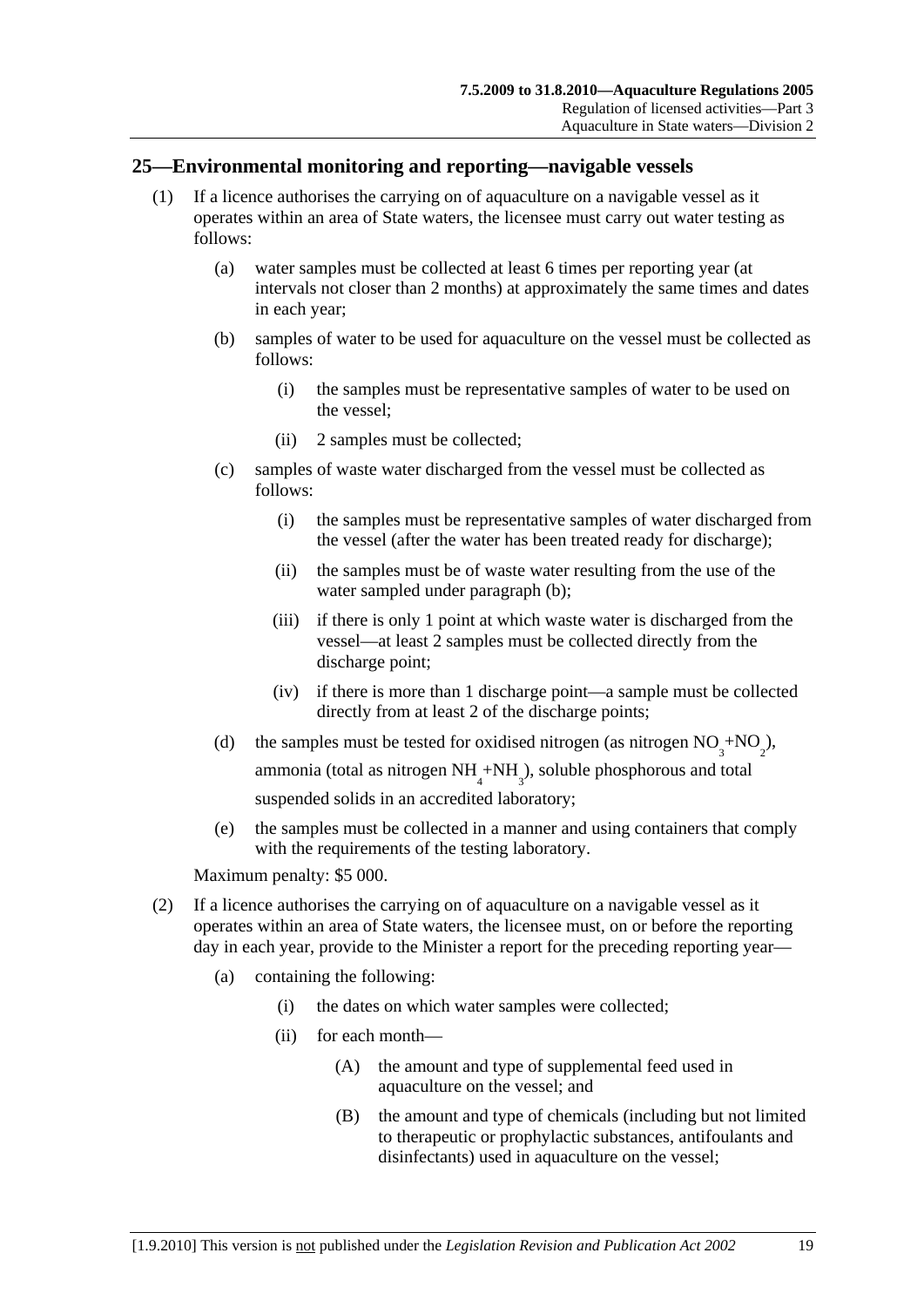- (iii) if the author of the report is not the licensee—the author's name and address; and
- <span id="page-19-0"></span> (b) accompanied by a copy of the results of the testing of the water samples provided by the laboratory.

Expiation fee: \$315.

## **Division 3—Aquaculture not in State waters**

#### **26—Application of Division**

This Division applies to aquaculture licences authorising aquaculture in an area not comprised of State waters or State waters and adjacent land within the meaning of the *[Harbors and Navigation Act 1993](http://www.legislation.sa.gov.au/index.aspx?action=legref&type=act&legtitle=Harbors%20and%20Navigation%20Act%201993)*.

#### **27—Environmental monitoring and reporting—general**

- (1) If the licence has been classified, under [regulation 32\(10\),](#page-26-0) as a medium risk (*category B*) or high risk (*category C*) licence, the licensee must carry out water testing as follows:
	- (a) in the case of a licence that has been classified as a medium risk (*category B*) licence—water samples must be collected at least once each reporting year at approximately the same time and date from approximately the same locations;
	- (b) in the case of a licence that has been classified as a high risk (*category C*) licence—water samples must be collected at least 3 times per reporting year (at intervals not closer than 3 months) at approximately the same times and dates in each year from approximately the same locations;
	- (c) samples of water from the body of water from which water is obtained for aquaculture must be collected as follows:
		- (i) the samples must be representative samples of water used for aquaculture in the licence area;
		- (ii) if there is only 1 point at which waste water is discharged from the licence area—2 samples must be collected either from water located upstream of the aquaculture activity or from water that is at least 500 metres away from the discharge point;
		- (iii) if there is more than 1 discharge point—a sample must be collected from at least 2 different sites (separated from each other by at least 500 metres) either located upstream of the aquaculture activity or from water that is at least 500 metres away from a discharge point;
	- (d) samples of waste water discharged from the licence area must be collected as follows:
		- (i) the samples must be representative samples of water discharged from the licence area (if applicable, after the water has been treated ready for discharge);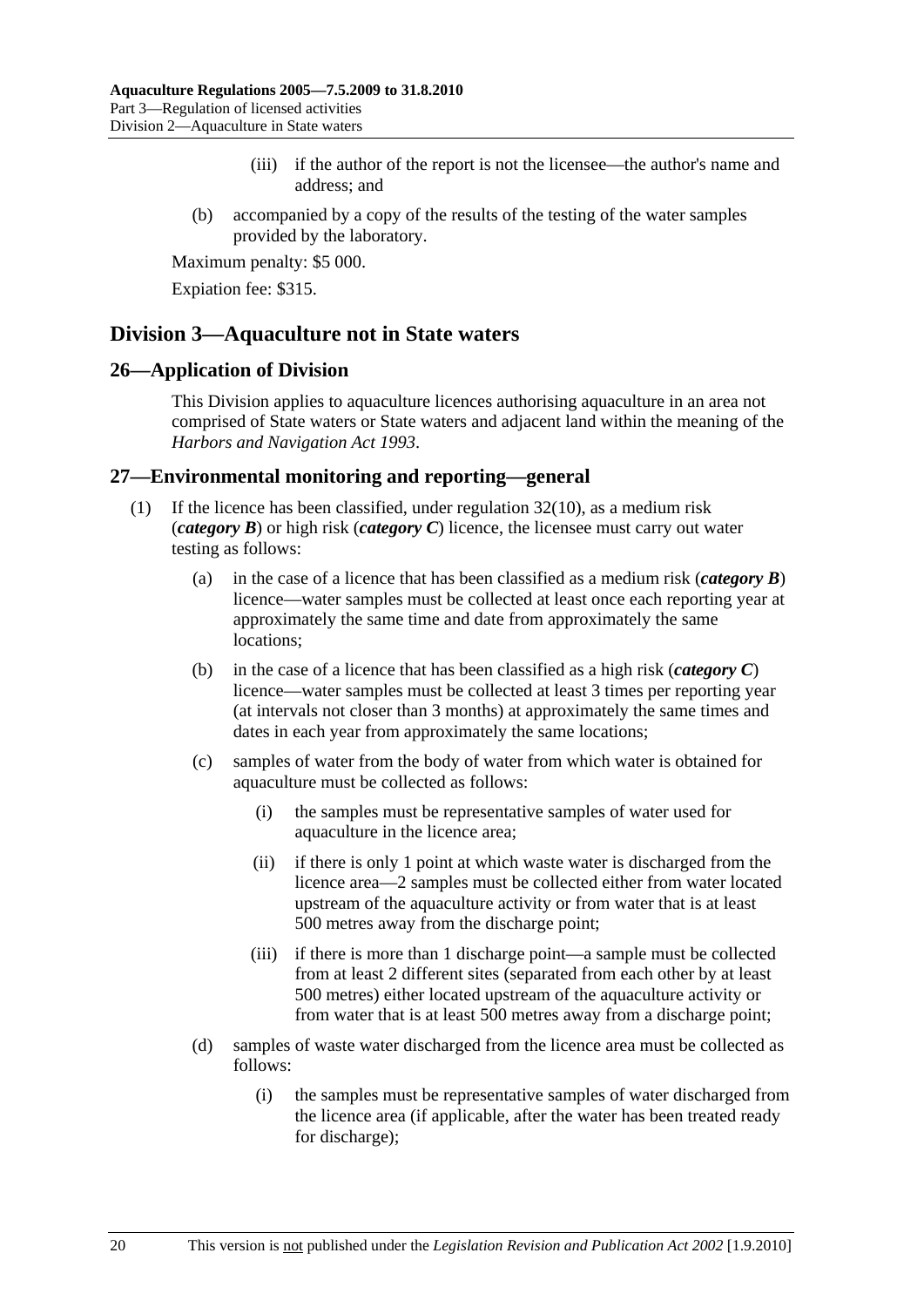- (ii) if there is only 1 point at which waste water is discharged from the licence area—at least 2 samples must be collected at a location adjacent to or directly from the discharge point;
- (iii) if there is more than 1 discharge point—a sample must be collected at a location adjacent to or directly from at least 2 of the discharge points;
- (e) the samples must be tested for oxidised nitrogen (as nitrogen  $NO_3^+ NO_2^-,$ ammonia (total as nitrogen  $NH_4^+NH_3^$ ), soluble phosphorous and, except if there is a settlement pond for discharge waters, total suspended solids in an accredited laboratory;
	- (f) the samples must be collected in a manner and using containers that comply with the requirements of the testing laboratory.

- (2) A licensee must, on or before the reporting day in each year, provide to the Minister a report for the preceding reporting year—
	- (a) containing the following:
		- (i) a map showing the location relative to land holding boundaries of the following:
			- (A) farming structures (and also showing the number and dimensions of the structures);
			- (B) intake and discharge pipes used in the course of carrying on aquaculture;
			- (C) sheds or other structures used in the course of carrying on aquaculture;
			- (D) bodies of water in the vicinity that have the potential to be affected by the aquaculture;
			- (E) if the licensee is required to carry out water testing—the places at which water samples were collected;
		- (ii) in respect of water used in the course of aquaculture—
			- (A) a description of where and how the water has been sourced; and
			- (B) a statement of whether the water was fresh, brackish or saline; and
			- (C) for each month—the volume in litres of water used;
		- (iii) in respect of water discharged from farming structures—
			- (A) a description of where and how the water has been discharged (including details of bodies of water to which it has been discharged); and
			- (B) a statement of whether the water has been treated before discharge and, if it has, a statement of how the water has been treated; and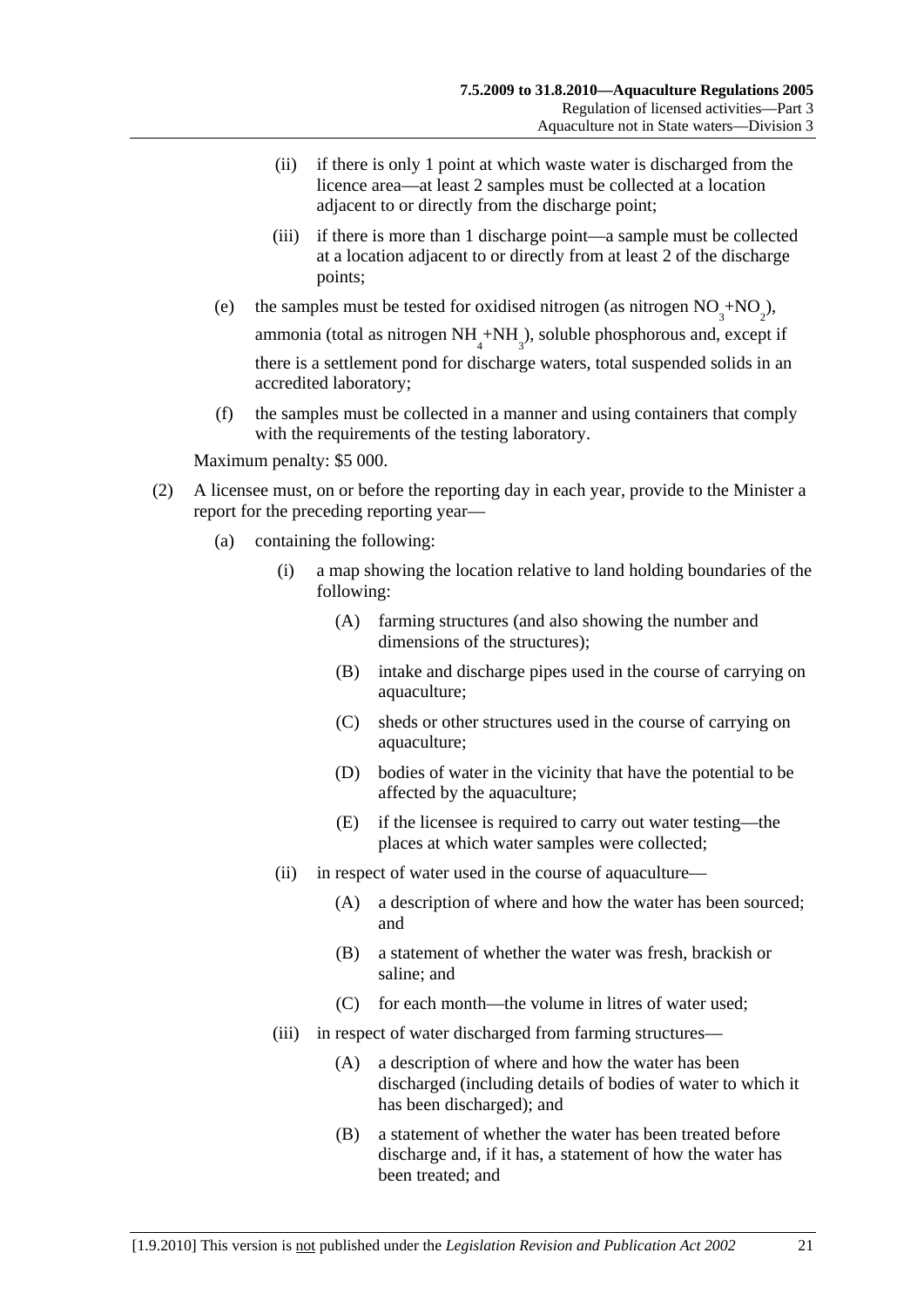- (C) for each month—the volume in litres of water discharged;
- <span id="page-21-0"></span> (iv) if the licensee is required to carry out water testing—the dates on which water samples were collected;
- (v) for each month—
	- (A) the amount and type of supplemental feed used in connection with each farming structure in the licence area; and
	- (B) the amount and type of chemicals (including but not limited to therapeutic or prophylactic substances, antifoulants and disinfectants) used in the licence area;
- (vi) if the author of the report is not the licensee—the author's name and address; and
- (b) if the licensee is required to carry out water testing—accompanied by a copy of the results of the testing of the water samples provided by the laboratory.

Expiation fee: \$315.

## **28—Environmental monitoring and reporting—live organisms reared during transport**

- (1) If a licence authorises the use of a farming structure designed to be transported by road or rail, the licensee must carry out water testing as follows:
	- (a) water samples must be collected at least 3 times per reporting year (at intervals not closer than 3 months) at approximately the same times and dates in each year;
	- (b) samples of waste water discharged from the structure must be collected as follows:
		- (i) the samples must be representative samples of water discharged from the structure;
		- (ii) if there is only 1 point at which waste water is discharged from the structure—at least 2 samples must be collected directly from the discharge point;
		- (iii) if there is more than 1 discharge point—a sample must be collected directly from at least 2 of the discharge points;
	- (c) the samples must be tested for oxidised nitrogen (as nitrogen  $NO_3^{\text{+}}NO_2^{\text{-}}$ ),

ammonia (total as nitrogen  $NH_4+NH_3$ ), soluble phosphorous and total suspended solids in an accredited laboratory;

 (d) the samples must be collected in a manner and using containers that comply with the requirements of the testing laboratory.

Maximum penalty: \$5 000.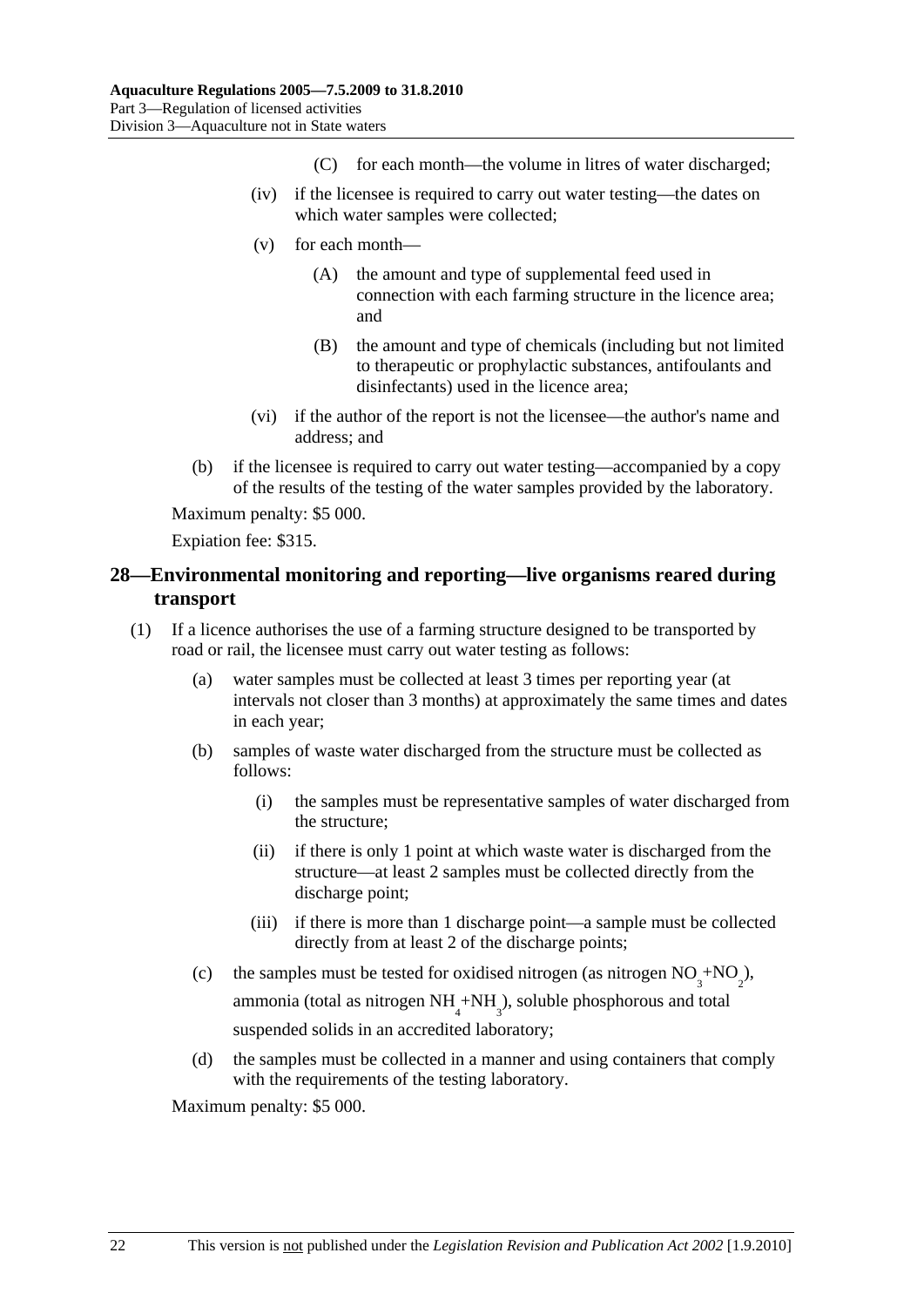- <span id="page-22-0"></span> (2) If a licence authorises the use of a farming structure designed to be transported by road or rail, the licensee must, on or before the reporting day in each year, provide to the Minister a report for the preceding reporting year—
	- (a) containing the following:
		- (i) the dates on which water samples were collected;
		- (ii) for each month—
			- (A) the amount and type of supplemental feed used in the structure; and
			- (B) the amount and type of chemicals (including but not limited to therapeutic or prophylactic substances, antifoulants and disinfectants) used in the structure;
		- (iii) if the author of the report is not the licensee—the author's name and address; and
	- (b) accompanied by a copy of the results of the testing of the water samples provided by the laboratory.

Expiation fee: \$315.

# **Part 4—Miscellaneous**

## **28A—Division of lease area**

- (1) The Minister may, on application by the holder of a development lease or production lease for division of the lease area into separate lease areas—
	- (a) substitute the original lease with leases of the same kind over the separate lease areas; and
	- (b) substitute the corresponding licences relating to the original lease with corresponding licences relating to the substituted leases.
- (2) The following rules apply to the substitution of leases and corresponding licences under this regulation:
	- (a) there must be no change in the persons holding a lease or corresponding licence;
	- (b) the substituted leases must be for the balance of the term of the original lease;
	- (c) the lease areas of the substituted leases must together make up the lease area of the original lease;
	- (d) the area in which a licensee is authorised to carry on aquaculture must not be altered;
	- (e) the conditions of a substituted lease or corresponding licence must be the same as the conditions of the original lease or corresponding licence, except for conditions designating a lease area or licence area, conditions relating to marking out the boundaries of a lease area or licence area or conditions relating a licence to a lease.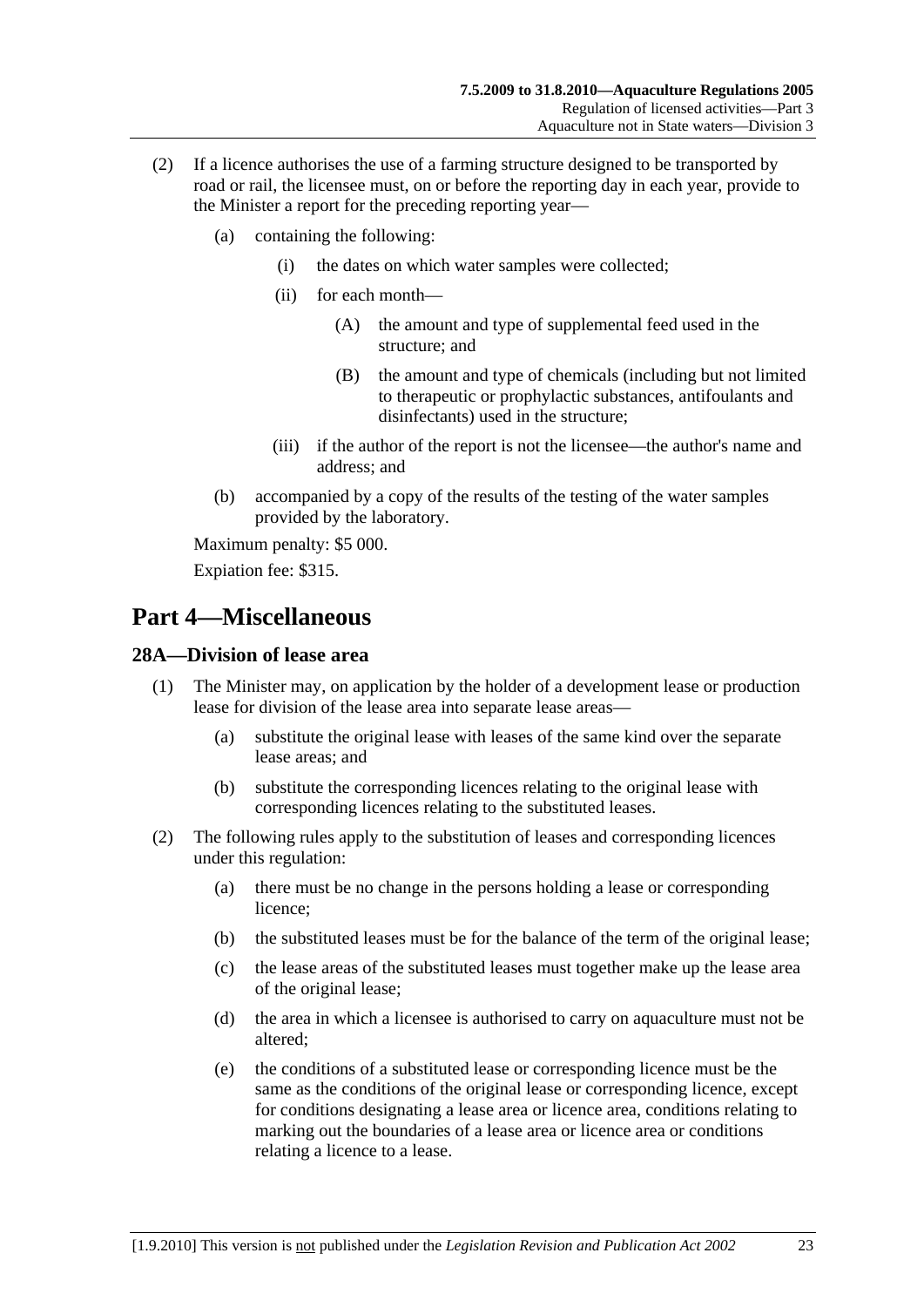- <span id="page-23-0"></span> (3) An application for division of a lease area into separate lease areas—
	- (a) must be made to the Minister in the manner and form required by the Minister; and
	- (b) must be accompanied by a plan delineating—
		- (i) the lease area of the original lease; and
		- (ii) the licence areas of the corresponding licences relating to the original lease; and
		- (iii) the separate lease areas into which the original lease area is to be divided; and
		- (iv) the licence areas of the corresponding licences that are to relate to the substituted leases over the separate lease areas; and
	- (c) must be accompanied by the fee set out in [Schedule 1.](#page-0-0)
- (4) The applicant must provide the Minister with any information required by the Minister in connection with the determination of the application, verified, if the Minister so requires, by statutory declaration.
- (5) While a licensee continues to hold a number of corresponding licences over adjoining licence areas as a result of the substitution of the licences under this regulation, the licences will, for the purposes of these regulations, be treated as a single licence held by the licensee over the aggregate of the adjoining licence areas.

#### **28B—Division of licence area**

- (1) The Minister may, on application by the holder of an aquaculture licence for division of the licence area into separate licence areas, substitute the original licence with licences over the separate licence areas.
- (2) The following rules apply to the substitution of licences under this regulation:
	- (a) there must be no change in the persons holding a licence;
	- (b) the substituted licences must be for the balance of the term of the original licence;
	- (c) the licence areas of the substituted licences must together make up the licence area of the original licence;
	- (d) the conditions of a substituted licence must be the same as the conditions of the original licence, except for conditions designating a licence area or conditions relating to marking out the boundaries of a licence area.
- (3) An application for division of a licence area into separate licence areas—
	- (a) must be made to the Minister in the manner and form required by the Minister; and
	- (b) must be accompanied by a plan delineating—
		- (i) the licence area of the original licence; and
		- (ii) the separate licence areas into which the original licence area is to be divided; and
	- (c) must be accompanied by the fee set out in [Schedule 1.](#page-0-0)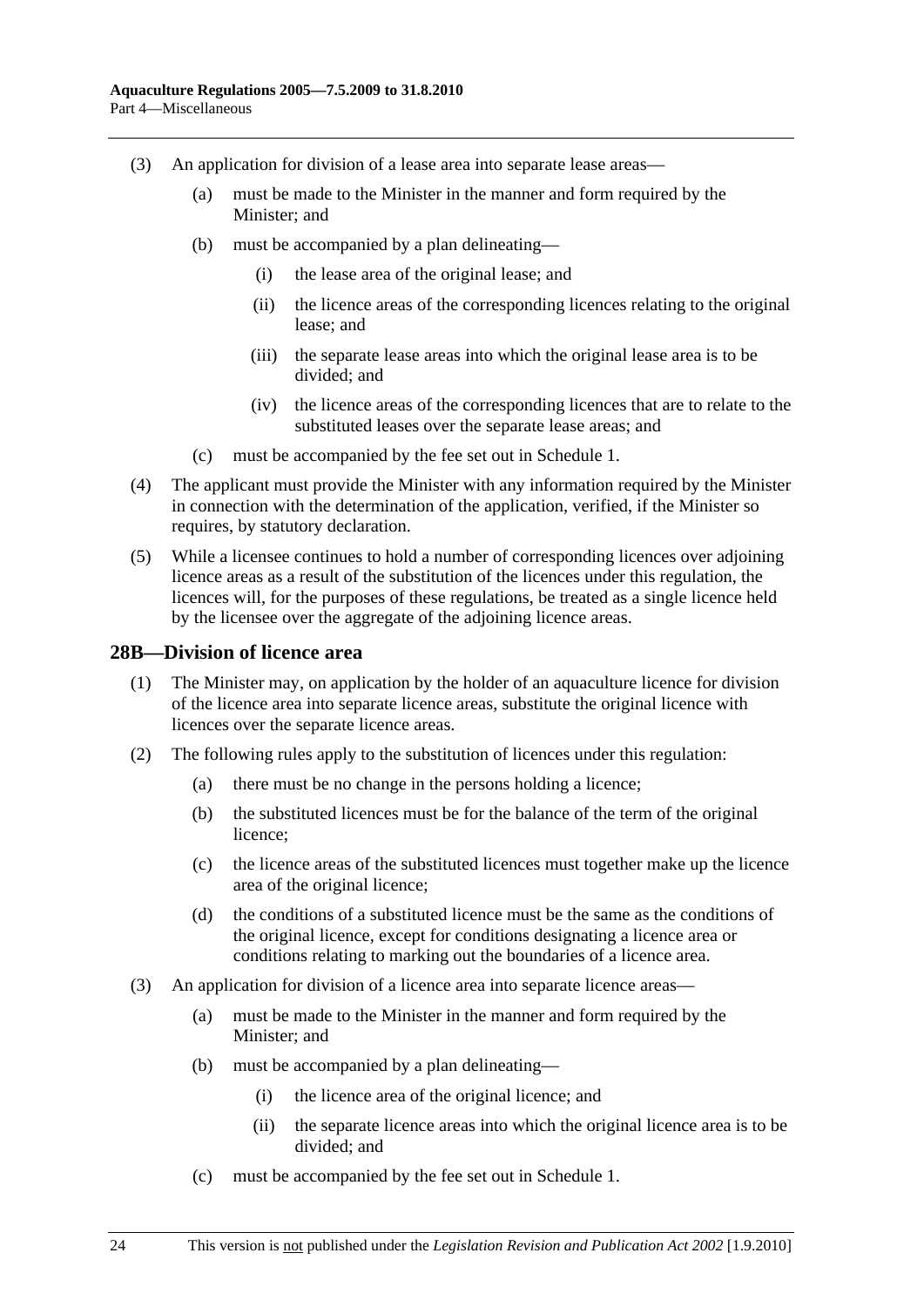<span id="page-24-0"></span> (4) The applicant must provide the Minister with any information required by the Minister in connection with the determination of the application, verified, if the Minister so requires, by statutory declaration.

### **29—Defects in applications**

- (1) The Minister may request an applicant to remedy a defect or deficiency in an application or accompanying document or information required by or under the Act or these regulations.
- (2) If an applicant in relation to whom a request has been made under [subregulation \(1\)](#page-24-0)  fails to comply with the request within 3 months, the Minister may refuse the application.

#### **30—Powers of fisheries officer**

- (1) A fisheries officer may—
	- (a) require a person who is required to keep records under these regulations or in accordance with licence conditions to produce the records for inspection; and
	- (b) make copies of or take extracts from those records; and
	- (c) take photographs, films or audio, video or other recordings for the purposes of the administration or enforcement of the Act or these regulations.
- (2) Part 3 Division 3 of the *[Fisheries Act 1982](http://www.legislation.sa.gov.au/index.aspx?action=legref&type=act&legtitle=Fisheries%20Act%201982)* is to be read as if—
	- (a) the additional powers conferred on fisheries officers by this regulation were conferred by section 28 of that Act; and
	- (b) section 28(2b)(a) read as follows:
		- (a) the premises are used by a licensee for activities authorised by the licence; or

#### **31—Exemptions**

- (1) Subsections (2) to (6) (inclusive) of section 12 of the Act do not apply to an aquaculture policy providing for amendment of the *[Aquaculture \(Standard Lease](http://www.legislation.sa.gov.au/index.aspx?action=legref&type=subordleg&legtitle=Aquaculture%20(Standard%20Lease%20Conditions)%20Policy%202005)  [Conditions\) Policy 2005](http://www.legislation.sa.gov.au/index.aspx?action=legref&type=subordleg&legtitle=Aquaculture%20(Standard%20Lease%20Conditions)%20Policy%202005)* in the form set out in [Schedule 2.](#page-0-0)
- (2) Section 17 of the Act does not apply to aquaculture carried on through the South Australian Research and Development Institute.
- (3) Section 19 of the Act does not apply to an aquaculture licence authorising the carrying on of aquaculture on a navigable vessel as it operates within an area of State waters.
- (4) The following exemptions apply in relation to an application by a transitional lessee for the grant of a development lease over the transitional lease area, and an application by a transitional licensee for the grant of a corresponding licence relating to such a development lease:
	- (a) section 32 of the Act does not apply—the development lease may be granted to the transitional lessee in respect of an area whether or not it comprises or includes State waters within an aquaculture zone;
	- (b) section 33 of the Act does not apply—the development lease may be granted to the transitional lessee without an allocation process being undertaken;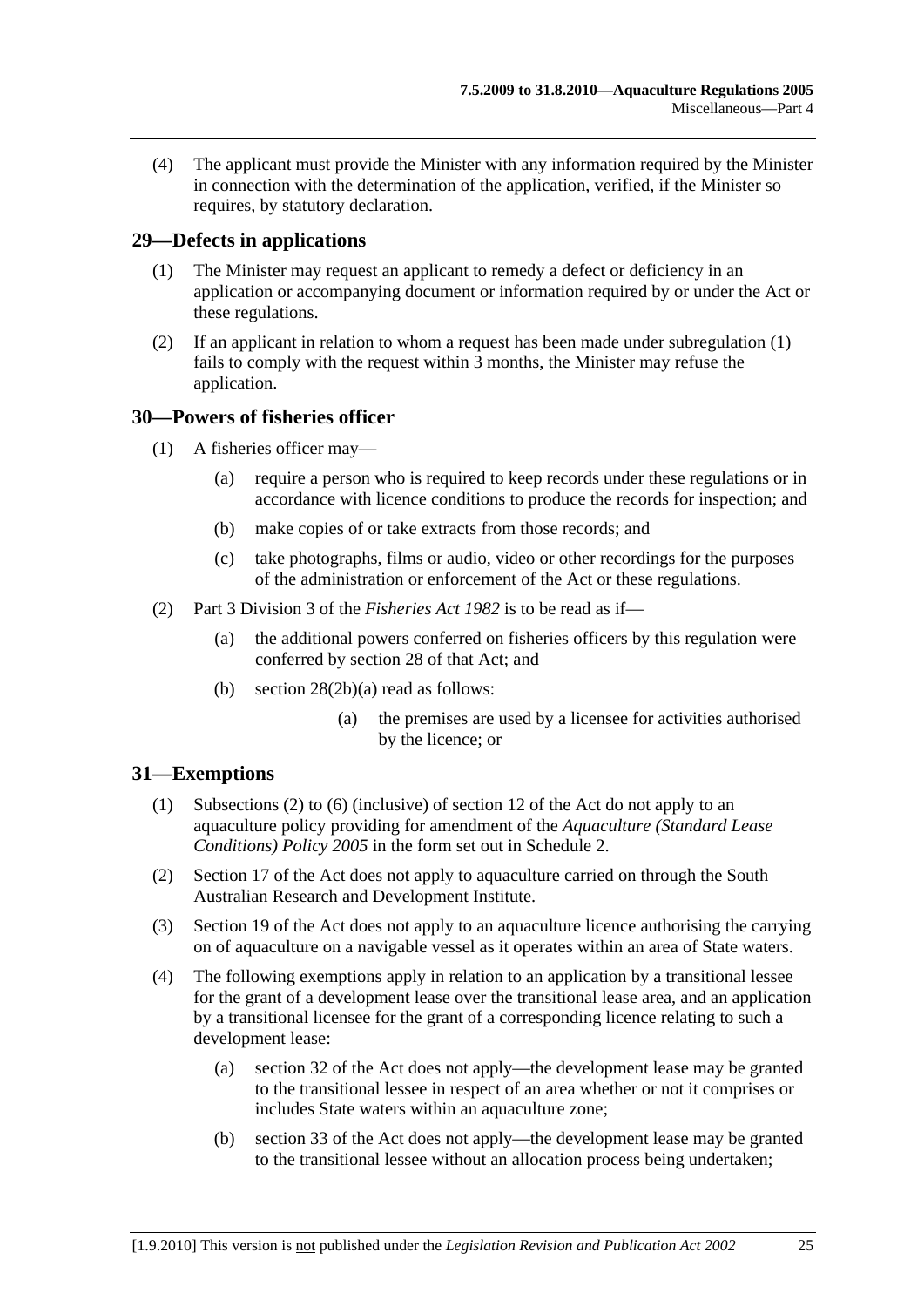- <span id="page-25-0"></span>(c) section  $50(1)(b)$  of the Act does not apply—the Minister may decide that a corresponding licence will be granted containing specified conditions in connection with the application by the transitional lessee for the development lease without causing public notice of the application to be published.
- (5) For the purposes of this regulation—
	- (a) a *transitional lease* is a production lease purportedly granted under clause 3 of the Schedule of the Act to a person who was, immediately before the commencement of that clause, an applicant for a licence authorising aquaculture operations; and
	- (b) a *transitional lessee* is a person who, immediately before the commencement of this subregulation, held a transitional lease or a lease derived from a transitional lease (whether or not through a purported transfer of the lease and whether or not there has been any purported alteration of the boundaries of the lease area); and
	- (c) a lease will be taken to be *derived* from a transitional lease if the lease is one of a number of leases purportedly substituted for the transitional lease; and
	- (d) a *transitional licensee* is a person who, immediately before the commencement of this subregulation, held a corresponding licence purportedly granted in relation to a transitional lease or a lease derived from a transitional lease.

## **32—Fees**

- (1) The fees set out in [Schedule 1](#page-0-0) are prescribed for the purposes of the Act and these regulations.
- (2) Subject to [subregulation \(3\),](#page-0-0) a licensee authorised under an aquaculture licence to carry on aquaculture in a lease area must, before the payment date fixed by the Minister for the financial year by written notice given to the licensee, pay to the Minister, in respect of each financial year, a fee of the amount set out in [Schedule 1](#page-0-0) Part 2.
- (3) If more than 1 amount set out in [Schedule 1](#page-27-0) Part 2 is applicable to a licence, the higher or highest of those amounts will be taken to be the amount of the fee payable under subregulation  $(2)$ .
- (4) A licensee authorised under an aquaculture licence to carry on aquaculture in an area other than a lease area must, before the payment date fixed by the Minister for the financial year by written notice given to the licensee, pay to the Minister, in respect of each financial year, a fee of the amount set out in [Schedule 1](#page-0-0) Part 3.
- (5) A person who applies for an aquaculture licence must, before the licence is granted, pay to the Minister a fee of an amount calculated by multiplying—
	- (a) the periodic fee that would have been payable by the person had the person held the licence at the last date for payment of periodic fees; and
	- (b) the proportion that the number of whole months between the grant of the licence and the next 30 June bears to 12 months.
- (6) The Minister may enter into an arrangement with a person for payment of a periodic fee by instalments.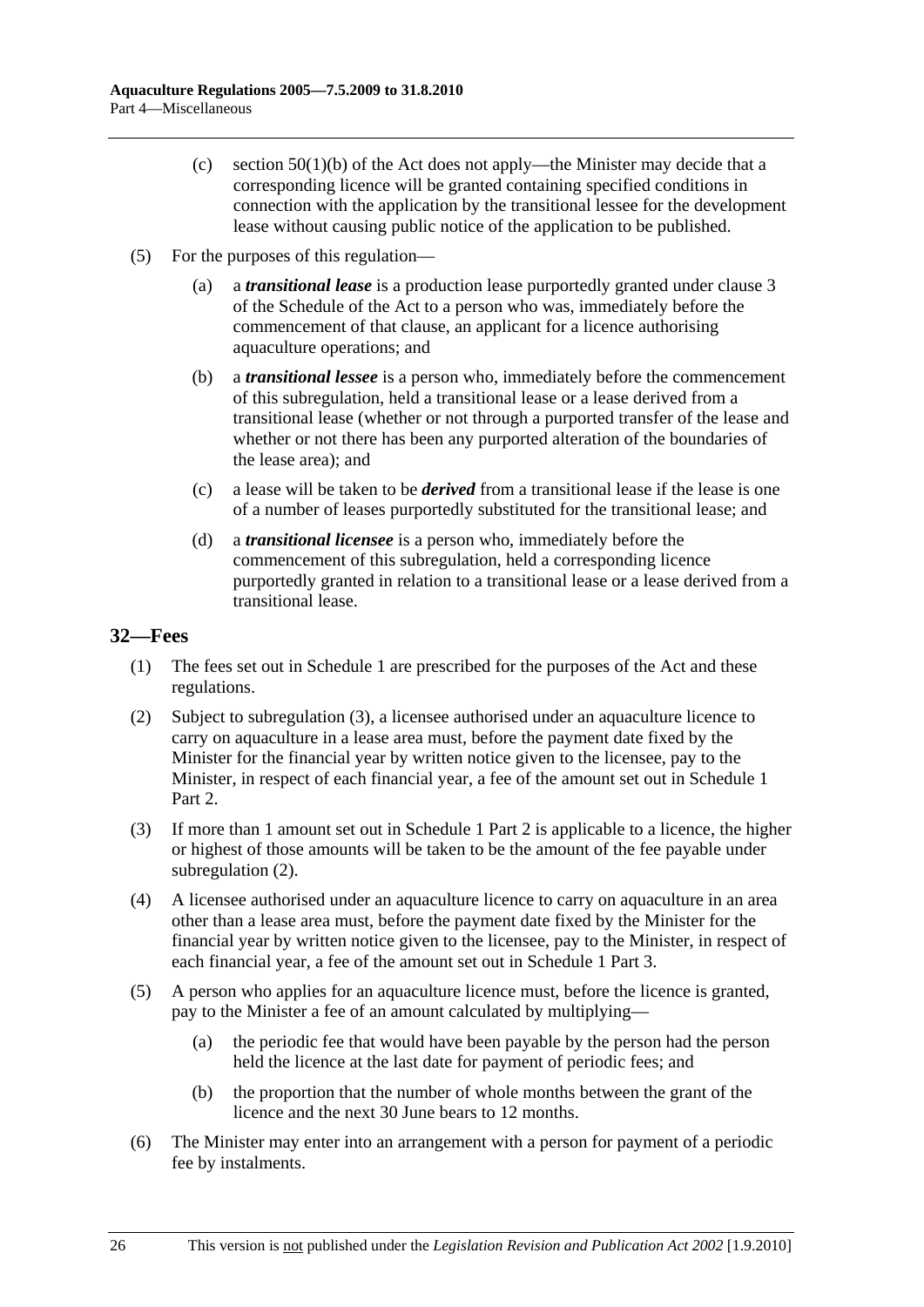- <span id="page-26-0"></span> (7) The Minister may waive or refund a fee (or part of a fee) payable under the Act or these regulations if satisfied that it is appropriate to do so in a particular case.
- (8) A fee payable to the Minister under the Act or these regulations may be recovered by the Minister by action in a court of competent jurisdiction as a debt due to the Minister.
- (9) The amount of an application fee in [Schedule 1](#page-27-0) comprising an advertising component must be refunded to the extent that it is not used for advertising in respect of the application.
- (10) For the purposes of [Schedule 1—](#page-27-0)
	- (a) the Minister must classify each licence other than a corresponding licence as a low risk (*category A*), medium risk (*category B*) or high risk (*category C*) licence having regard to factors affecting the ecological sustainability of aquaculture authorised by the licence, including—
		- (i) any discharge of water from the licence area and the treatment of that water prior to discharge; and
		- (ii) whether or not the species to be farmed are native to the locality of the licence area; and
		- (iii) the susceptibility of the species to be farmed to notifiable disease within the meaning of the *[Livestock Act 1997](http://www.legislation.sa.gov.au/index.aspx?action=legref&type=act&legtitle=Livestock%20Act%201997)*; and
	- (b) the Minister may vary the classification of a licence by written notice to the licensee; and
	- (c) the Minister must classify each variation of licence conditions as a simple, standard or complex variation having regard to the extent to which the variation involves factors affecting the ecological sustainability of aquaculture authorised by the licence, including—
		- (i) whether the variation involves any of the following:
			- (A) a change in the species to be farmed;
			- (B) an increase in the scale or intensity of farming;
			- (C) a change in the type of farming structures or method used;
			- (D) a change that will require reclassification of the licence as a low risk (*category A*), medium risk (*category B*) or high risk (*category C*) licence; and
		- (ii) in the case of a corresponding licence, a consideration of the following:
			- (A) whether the licence area is in an aquaculture zone (where risks affecting ecological sustainability have been more generally assessed);
			- (B) whether the licence area has previously been farmed;
			- (C) whether the licence area is being varied.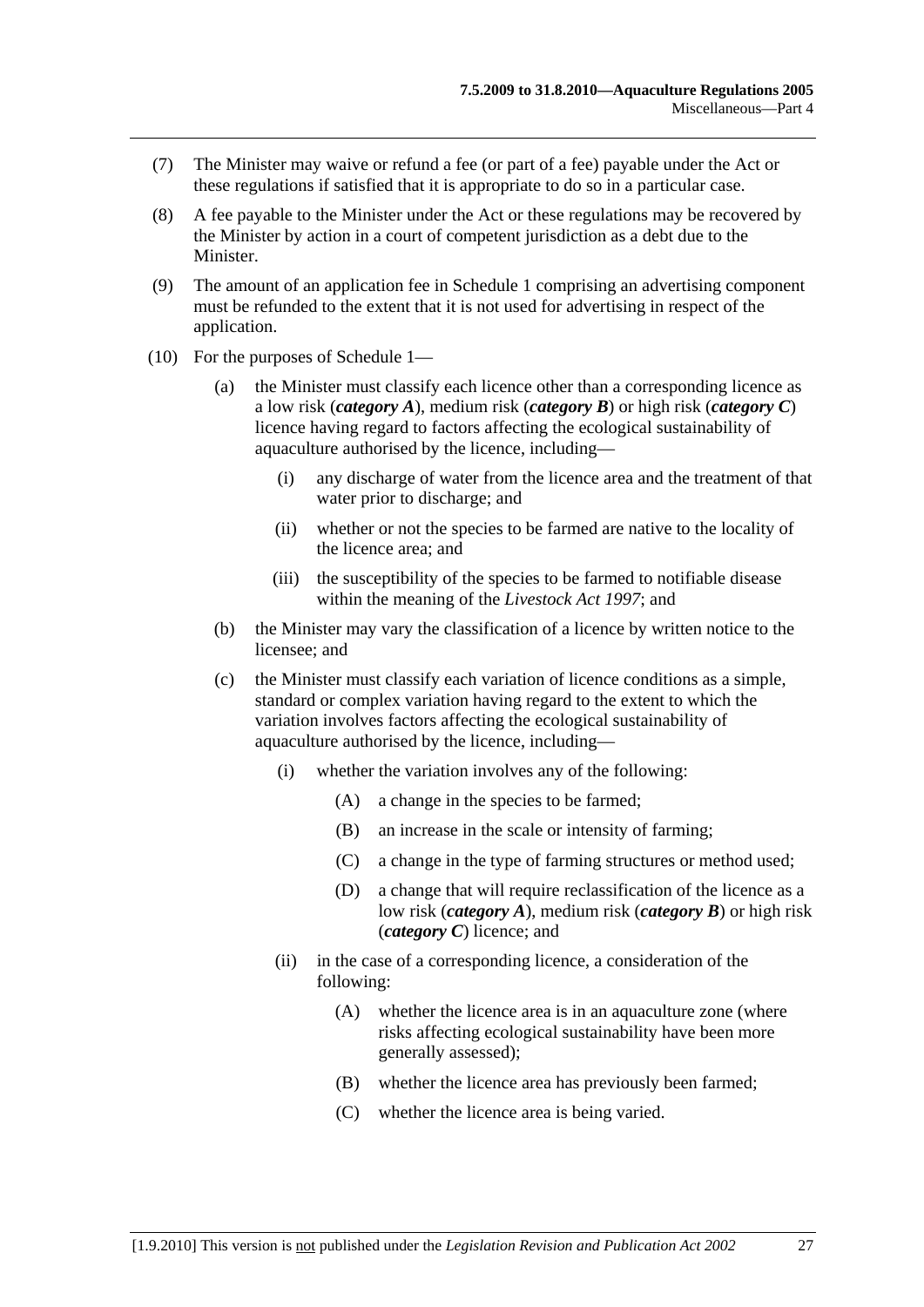# <span id="page-27-0"></span>**Schedule 1—Fees**

#### **Part 1—Application fees**

| 1              | On application for consent to transfer a development lease (section 36)<br>\$525                                  |          |  |  |  |
|----------------|-------------------------------------------------------------------------------------------------------------------|----------|--|--|--|
| 2              | On application for an aquaculture licence (section 49)—                                                           |          |  |  |  |
|                | in the case of a corresponding licence within an aquaculture zone—<br>(a)                                         |          |  |  |  |
|                | administrative component<br>(i)                                                                                   | \$2015   |  |  |  |
|                | advertising component<br>(ii)                                                                                     | \$1 100  |  |  |  |
|                | in the case of a corresponding licence outside of an aquaculture zone-<br>(b)                                     |          |  |  |  |
|                | (i)<br>administrative component                                                                                   | \$3 4 35 |  |  |  |
|                | advertising component<br>(ii)                                                                                     | \$1 100  |  |  |  |
|                | in the case of a licence other than a corresponding licence—<br>(c)                                               |          |  |  |  |
|                | for a low risk $(category A)$ licence<br>(i)                                                                      |          |  |  |  |
|                | (A)<br>administrative component                                                                                   | \$1 350  |  |  |  |
|                | advertising component<br>(B)                                                                                      | \$560    |  |  |  |
|                | (ii)<br>for a medium risk ( <i>category</i> $\boldsymbol{B}$ ) licence                                            |          |  |  |  |
|                | administrative component<br>(A)                                                                                   | \$1 615  |  |  |  |
|                | advertising component<br>(B)                                                                                      | \$560    |  |  |  |
|                | for a high risk ( <i>category</i> $C$ ) licence<br>(iii)                                                          |          |  |  |  |
|                | (A)<br>administrative component                                                                                   | \$2 545  |  |  |  |
|                | advertising component<br>(B)                                                                                      | \$560    |  |  |  |
| 3              | On application to vary the conditions of an aquaculture licence (section 52)—                                     |          |  |  |  |
|                | in the case of a corresponding licence—<br>(a)                                                                    |          |  |  |  |
|                | for a simple variation<br>(i)                                                                                     | \$850    |  |  |  |
|                | for a standard variation<br>(ii)                                                                                  | \$1 1 25 |  |  |  |
|                | for a complex variation<br>(iii)                                                                                  | \$2 130  |  |  |  |
|                | (b)<br>in the case of a licence other than a corresponding licence—                                               |          |  |  |  |
|                | for a simple variation<br>(i)                                                                                     | \$605    |  |  |  |
|                | for a standard variation<br>(ii)                                                                                  | \$710    |  |  |  |
|                | (iii)<br>for a complex variation                                                                                  | \$1815   |  |  |  |
| $\overline{4}$ | On application for renewal of an aquaculture licence (section 53)                                                 | \$420    |  |  |  |
| 5              | On application for consent to transfer an aquaculture licence (section 55)—                                       |          |  |  |  |
|                | in the case of a corresponding licence<br>(a)                                                                     | \$485    |  |  |  |
|                | (b)<br>in the case of a licence other than a corresponding licence                                                | \$400    |  |  |  |
| 6              | On application for consent to surrender an aquaculture licence other than a<br>corresponding licence (section 56) | \$295    |  |  |  |
| 7              | On application for the division of a lease area into separate lease areas (regulation 28A)<br>\$1 005             |          |  |  |  |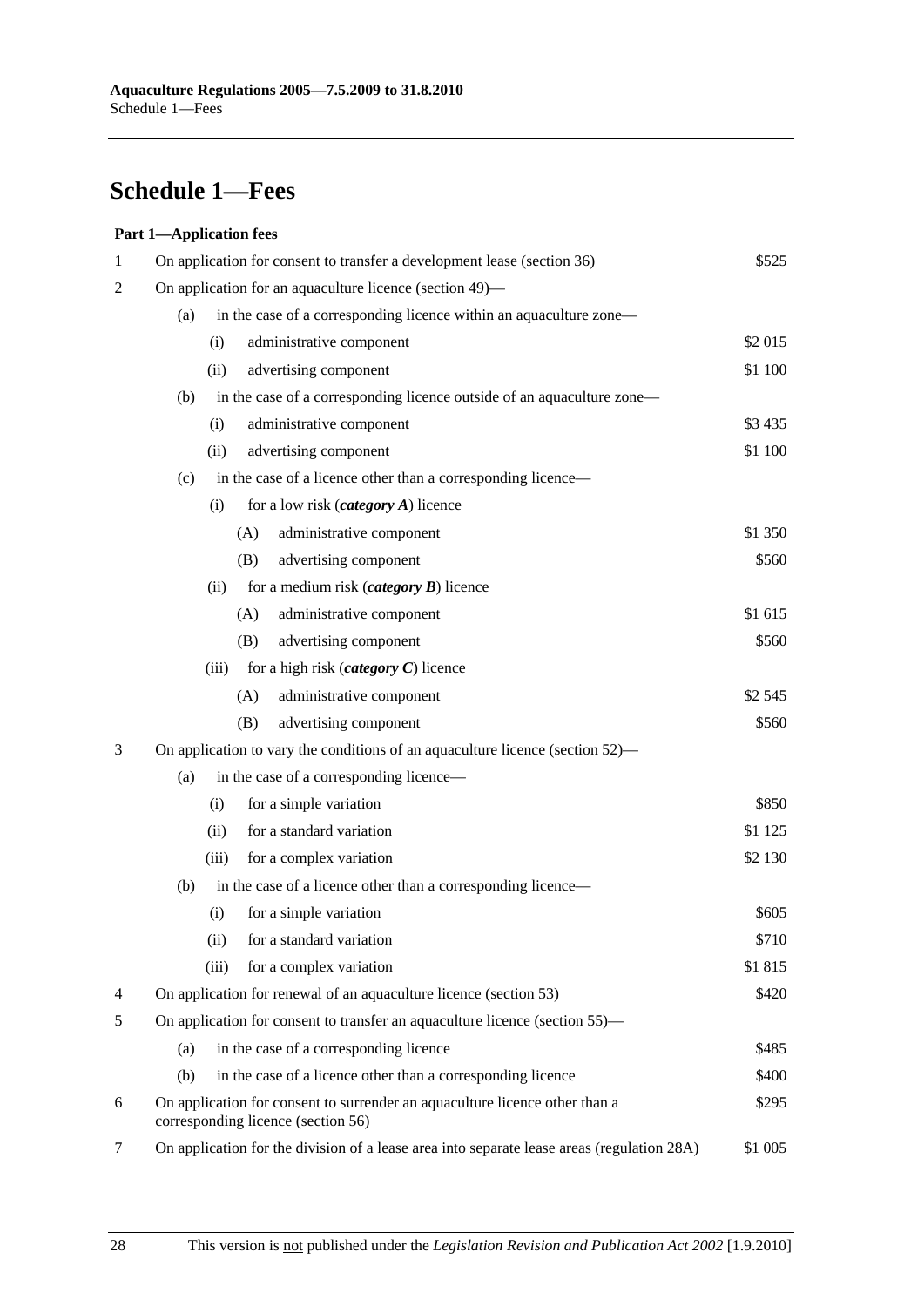| 8   | On application for the division of a licence area into separate licence areas<br>(regulation 28B)                       |       |                                                                                                                                                                                                                            | \$765                                                                                                         |
|-----|-------------------------------------------------------------------------------------------------------------------------|-------|----------------------------------------------------------------------------------------------------------------------------------------------------------------------------------------------------------------------------|---------------------------------------------------------------------------------------------------------------|
| 9   | On application for renewal of an aquaculture lease (Aquaculture (Standard Lease<br>Conditions) Policy 2005)             |       |                                                                                                                                                                                                                            | \$440                                                                                                         |
| 10  | On application to vary an aquaculture lease or its conditions (Aquaculture (Standard<br>Lease Conditions) Policy 2005)- |       |                                                                                                                                                                                                                            |                                                                                                               |
|     | (a)                                                                                                                     |       | for a variation consisting of or involving—                                                                                                                                                                                |                                                                                                               |
|     |                                                                                                                         | (i)   | the substitution of the lease area (within or outside of an aquaculture<br>zone) where at least 80% of the lease area will remain the same                                                                                 | \$1 065                                                                                                       |
|     |                                                                                                                         | (ii)  | the substitution of the lease area within an aquaculture zone (other than a<br>variation of a kind referred to in subparagraph (i))                                                                                        | \$1795                                                                                                        |
|     |                                                                                                                         | (iii) | the substitution of the lease area outside of an aquaculture zone (other<br>than a variation of a kind referred to in subparagraph (i))                                                                                    | \$2 540                                                                                                       |
|     | (b)                                                                                                                     |       | for a variation of any other kind                                                                                                                                                                                          | \$650                                                                                                         |
|     | subsequent financial year                                                                                               |       | Part 2—Periodic fees for corresponding licences for the financial year 2008/09 and for each                                                                                                                                |                                                                                                               |
| 11  |                                                                                                                         |       | For an aquaculture licence to farm prescribed wild caught tuna                                                                                                                                                             | \$1 630                                                                                                       |
| 12  | For an aquaculture licence to farm finfish other than prescribed wild caught tuna                                       |       |                                                                                                                                                                                                                            | \$1 701                                                                                                       |
| 13  |                                                                                                                         |       | For an aquaculture licence to farm abalone in a subtidal area                                                                                                                                                              | \$1 673                                                                                                       |
| 14  | For an aquaculture licence to farm molluscs other than abalone in a subtidal area                                       |       | \$1 673                                                                                                                                                                                                                    |                                                                                                               |
| 15  | For an aquaculture licence to farm molluscs (including abalone, but not including<br>oysters) in an intertidal area     |       | \$1 644                                                                                                                                                                                                                    |                                                                                                               |
| 15A |                                                                                                                         |       | For an aquaculture licence to farm oysters in an intertidal area                                                                                                                                                           | $$291$ plus<br>$$147$ for<br>each<br>hectare<br>(rounded to<br>2 decimal<br>places) in<br>the licence<br>area |
| 16  |                                                                                                                         |       | For an aquaculture licence to farm algae                                                                                                                                                                                   | \$1 526                                                                                                       |
| 17  |                                                                                                                         |       | For an aquaculture licence authorising the storage of sea cages                                                                                                                                                            | \$1 526                                                                                                       |
|     |                                                                                                                         |       | Part 3—Periodic fees for licences other than corresponding licences for the financial year 2008/09<br>and for each subsequent financial year                                                                               |                                                                                                               |
| 18  |                                                                                                                         |       | For a low risk <i>(category A)</i> licence                                                                                                                                                                                 | \$282                                                                                                         |
| 19  | For a medium risk ( <i>category</i> $B$ ) licence—                                                                      |       |                                                                                                                                                                                                                            |                                                                                                               |
|     | (a)                                                                                                                     |       | in the case of a licence authorising the carrying on of aquaculture on a<br>navigable vessel as it operates within an area of State waters or the use of a<br>farming structure designed to be transported by road or rail | \$311                                                                                                         |
|     | (b)                                                                                                                     |       | in any other case                                                                                                                                                                                                          | \$296                                                                                                         |
| 20  |                                                                                                                         |       | For a high risk ( <i>category C</i> ) licence—                                                                                                                                                                             |                                                                                                               |
|     | (a)                                                                                                                     |       | in the case of a licence authorising the carrying on of aquaculture on a<br>navigable vessel as it operates within an area of State waters or the use of a<br>farming structure designed to be transported by road or rail | \$4 121                                                                                                       |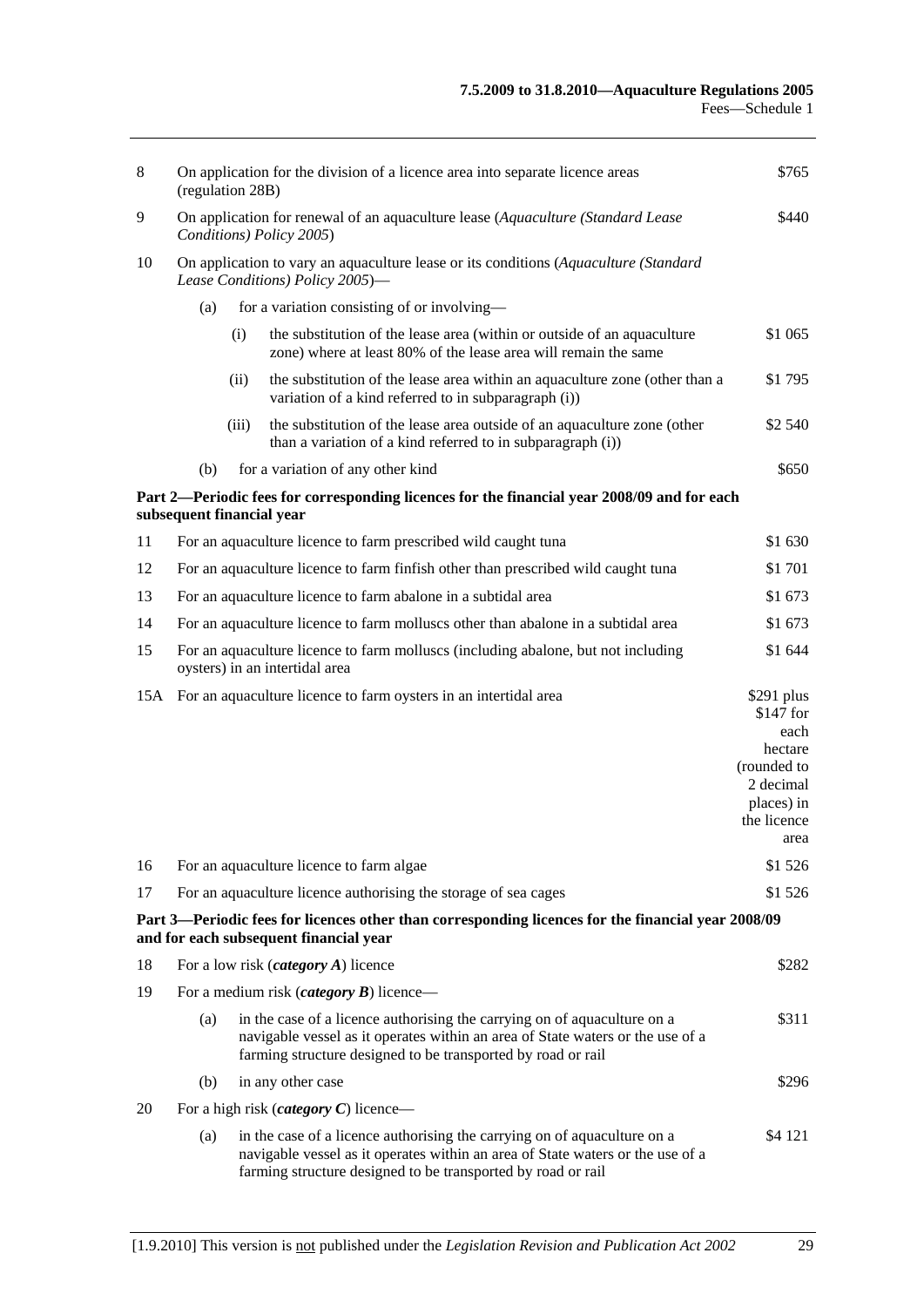(b) in any other case \$311

# <span id="page-29-0"></span>**Schedule 2—***Aquaculture (Standard Lease Conditions) Amendment Policy 2008*

## **Part 1—Preliminary**

#### **1—Short title**

This policy may be cited as the *[Aquaculture \(Standard Lease Conditions\) Amendment](http://www.legislation.sa.gov.au/index.aspx?action=legref&type=subordleg&legtitle=Aquaculture%20(Standard%20Lease%20Conditions)%20Amendment%20Policy%202008)  [Policy 2008](http://www.legislation.sa.gov.au/index.aspx?action=legref&type=subordleg&legtitle=Aquaculture%20(Standard%20Lease%20Conditions)%20Amendment%20Policy%202008)*.

#### **2—Amendment provisions**

In this policy, a provision under a heading referring to the amendment of a specified policy amends the policy so specified.

# **Part 2—Amendment of** *Aquaculture (Zones—Standard Lease Conditions) Policy 2005*

#### **3—Amendment of clause 2—Standard conditions of aquaculture lease**

Clause 2—after its present contents (now to be designated as subclause (1)) insert:

 (2) In the event of an inconsistency between the provisions of this policy and any other conditions of a lease, the provisions of this policy will prevail to the extent of the inconsistency.

#### **4—Insertion of clause 2A**

After clause 2 insert:

#### **2A—Renewal of lease**

An application for renewal of an aquaculture lease—

- (a) must be made to the Minister in the manner and form determined by the Minister; and
- (b) must be accompanied by the amount of the fee fixed for an application for renewal of an aquaculture lease in the *[Aquaculture Regulations 2005](http://www.legislation.sa.gov.au/index.aspx?action=legref&type=subordleg&legtitle=Aquaculture%20Regulations%202005)*.

#### **5—Amendment of clause 3—Variation of lease or lease conditions**

(1) Clause 3(1)—delete "at the request" and substitute:

on application by

- (2) Clause 3—after subclause (1) insert:
	- (1a) An application for a variation under subclause (1)—
		- (a) must be made to the Minister in the manner and form determined by the Minister; and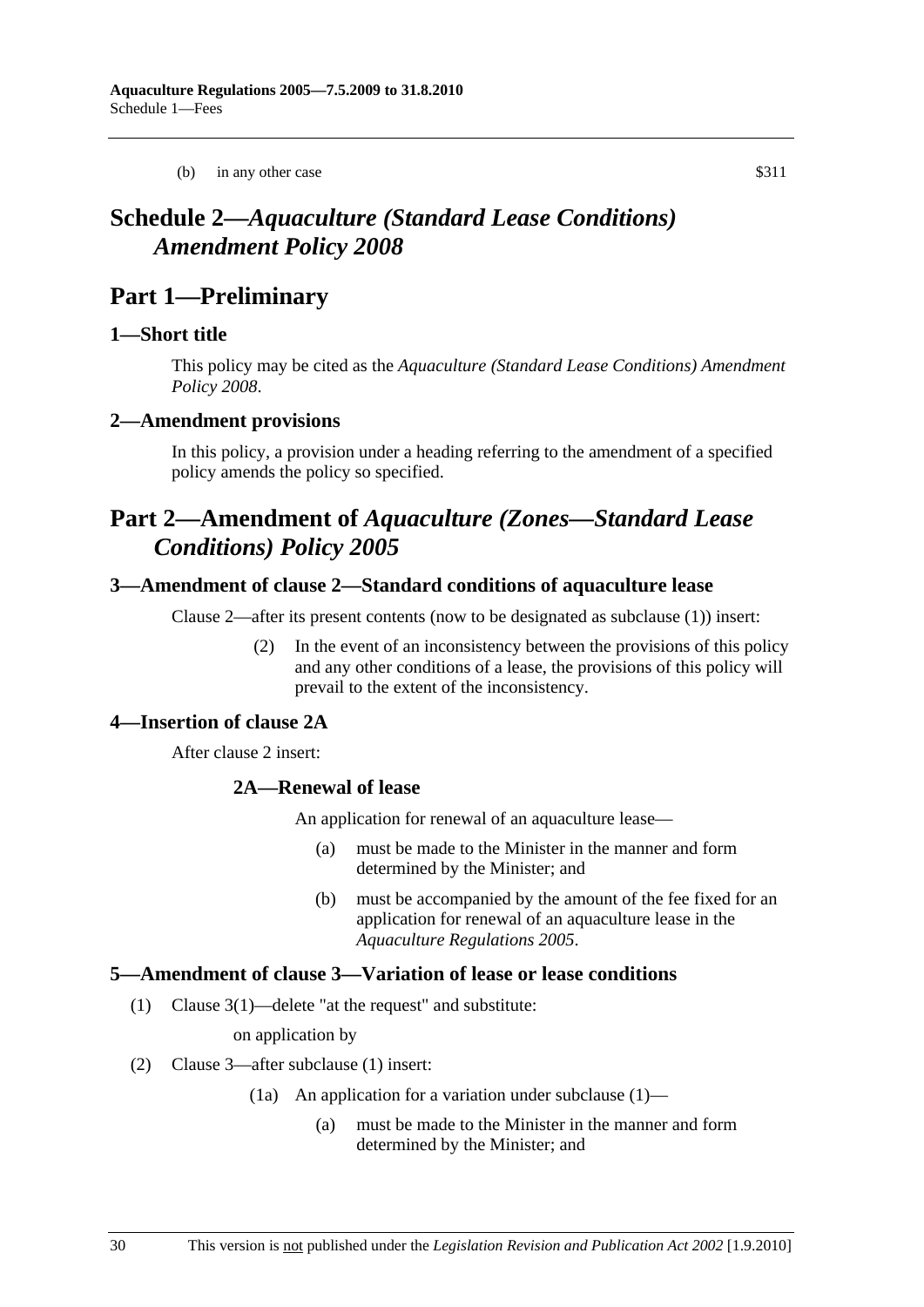(b) must be accompanied by the amount of the relevant fee fixed for an application to vary an aquaculture lease or its conditions in the *[Aquaculture Regulations 2005](http://www.legislation.sa.gov.au/index.aspx?action=legref&type=subordleg&legtitle=Aquaculture%20Regulations%202005)*.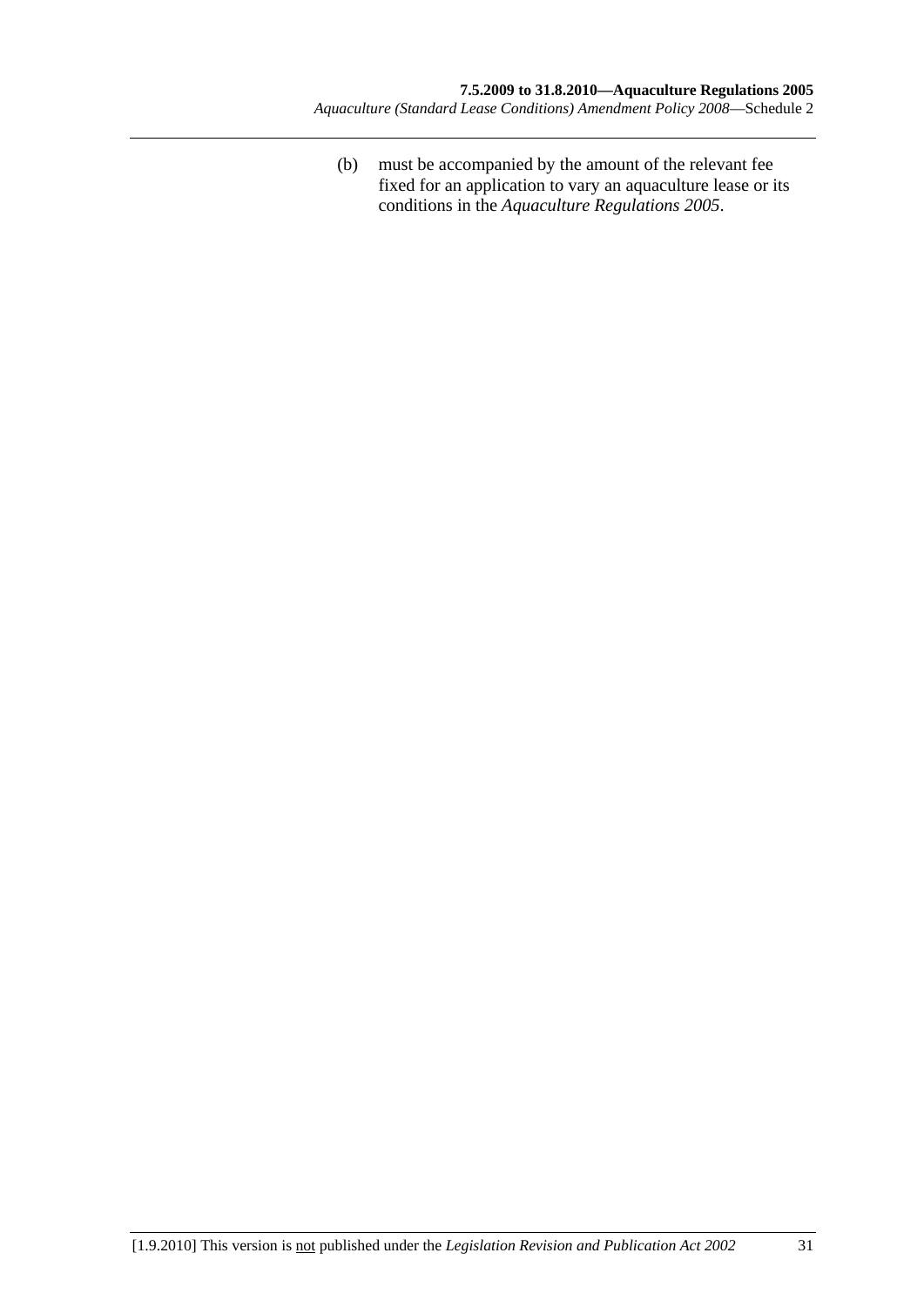# <span id="page-31-0"></span>**Legislative history**

## **Notes**

- Variations of this version that are uncommenced are not incorporated into the text.
- Please note—References in the legislation to other legislation or instruments or to titles of bodies or offices are not automatically updated as part of the program for the revision and publication of legislation and therefore may be obsolete.
- Earlier versions of these regulations (historical versions) are listed at the end of the legislative history.
- For further information relating to the Act and subordinate legislation made under the Act see the Index of South Australian Statutes or www.legislation.sa.gov.au.

## **Legislation revoked by principal regulations**

The *Aquaculture Regulations 2005* revoked the following:

*Aquaculture Regulations 2002*

## **Legislation varied by principal regulations**

The *Aquaculture Regulations 2005* varied the following:

*Fisheries (Exotic Fish, Fish Farming and Fish Diseases) Regulations 2000 Fisheries (Fish Processors) Regulations 1991 Fisheries (General) Regulations 2000*

## **Principal regulations and variations**

New entries appear in bold.

| Year No  |     | Reference                | Commencement       |
|----------|-----|--------------------------|--------------------|
| 2005 205 |     | Gazette 22.9.2005 p3413  | $1.10.2005$ : r 2  |
| 2006 11  |     | Gazette 19.1.2006 p300   | $19.1.2006$ : r 2  |
| 2006 140 |     | Gazette 15.6.2006 p1876  | $1.7.2006$ : r 2   |
| 2007     | 123 | Gazette 7.6.2007 p2473   | $1.7.2007$ : r 2   |
| 2008     | 286 | Gazette 20.11.2008 p5200 | $20.11.2008$ : r 2 |
| 2009 54  |     | Gazette 7.5.2009 p1704   | 7.5.2009: r2       |
| 2010 205 |     | Gazette 26.8.2010 p4612  | $1.9.2010$ : r 2   |

## **Provisions varied**

New entries appear in bold.

Entries that relate to provisions that have been deleted appear in italics.

| Provision        | How varied | `ommencement |
|------------------|------------|--------------|
| $p_{t}$<br>1 t 1 |            |              |